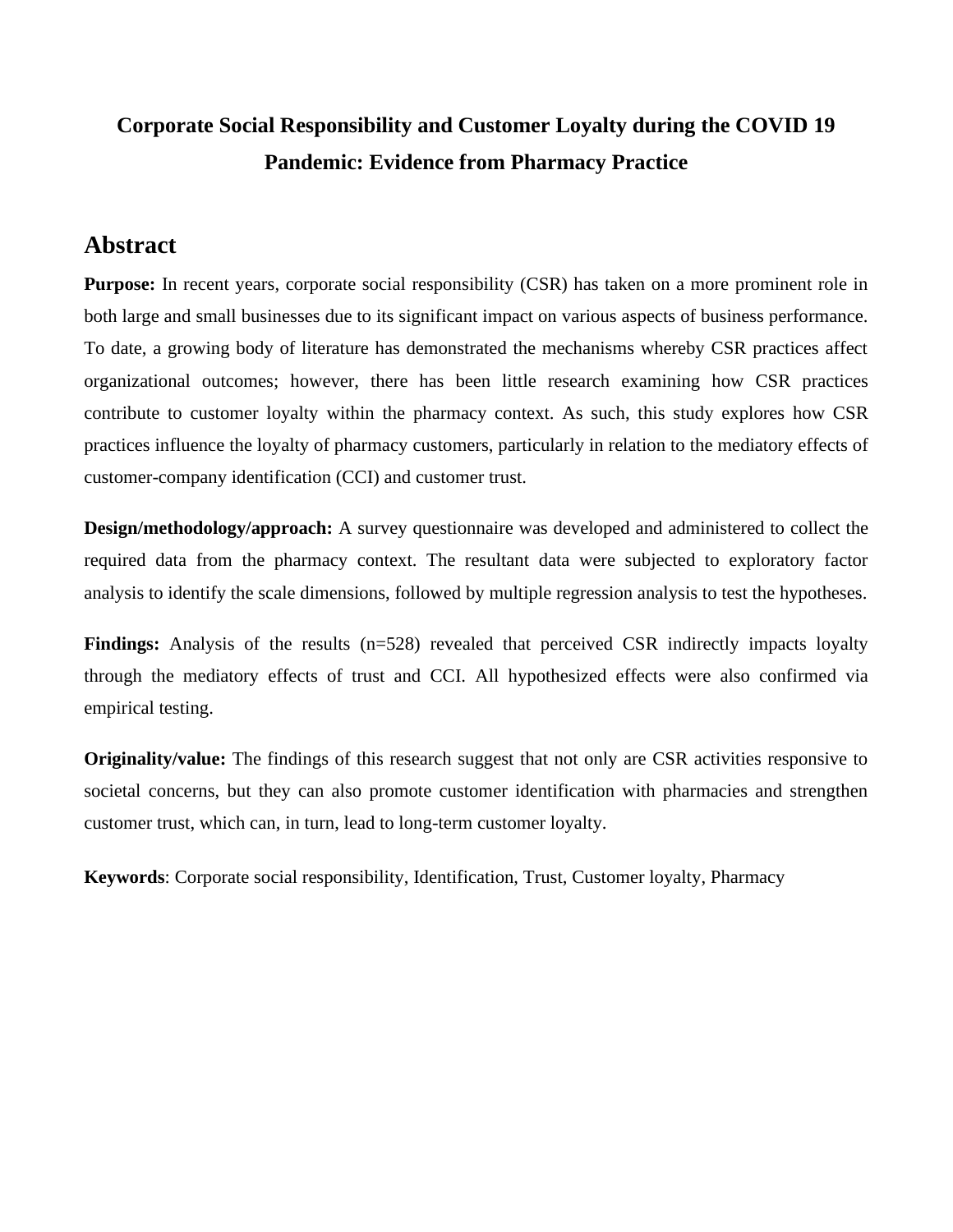## **Introduction**

Over the past decade, the pharmacy profession has become highly specialized (Duffull *et al.*, 2018) due to rapid growth in pharmaceutical expenditures (Mehralian et al., 2017; Hoffman *et al.*, 2012; Levit *et al.*, 2003), the increasing complexity of pharmacy services, and a constantly-evolving business environment (Donthu and Gustafsson, 2020). As a result, two issues have become highly significant: on the one hand, as health service providers, pharmacists must strive to protect and promote their patients' health status, particularly by educating them on how they can protect themselves from illnesses, such as COVID-19 (Lima *et al.*, 2018); on the other hand, as business owners/managers, they must ensure that they are able to meet their financial goals and adapt to changing customer expectations, thereby securing their long-term ability to provide healthcare services to the public. Additionally, stakeholders such as customers, employees, and society at large have become much more aware of their needs and rights. To address these challenges, pharmacists should receive thorough training to equip them with the capabilities required to maintain and promote the success of their business (Duffull *et al.*, 2018).

The concept of corporate social responsibility (CSR) stresses that for-profit organizations should be accountable not only to their shareholders, but also to their customers and society as a whole (Azmat and Samaratunge, 2009; C. H. Kim *et al.*, 2013; Perrini *et al.*, 2007; Yin and Jamali, 2016). Over the past few years, businesses, such as pharmacies have come under tremendous societal pressure to implement CSR and to respond to emerging concerns and social issues surrounding their operations (Jaime *et al.*, 2019; Lin and Wu, 2014; Ramachandran, 2011; Wu and Duan, 2014; Broadstock et al., 2020). At the same time, pharmacy mangers are expected to run their businesses in a manner that adequately addresses the concerns of their respective communities as well as their stakeholders (Wood, 2010). This imperative has become especially crucial since the outbreak of the COVID-19 pandemic, as it has provided businesses—particularly those in the pharmaceutical and healthcare sectors—with tremendous opportunities to implement genuine CSR practices to address urgent global, social and environmental challenges (He and Harris, 2020). Indeed, as Sharma *et al.* (2020) note, the spread of COVID-19 has placed intense pressure on the healthcare sector, which makes it crucial for all partners in the sector to draw on past experience to deal with these unexpected changes effectively.

The implementation of CSR principles is critical for pharmacy managers wishing to maintain or expand their business' long-term profits (Martinez-Conesa *et al.*, 2017; Mehralian *et al.*, 2016; Russo and Tencati, 2009). In this regard, CSR can be viewed as a business strategy that aims to fortify the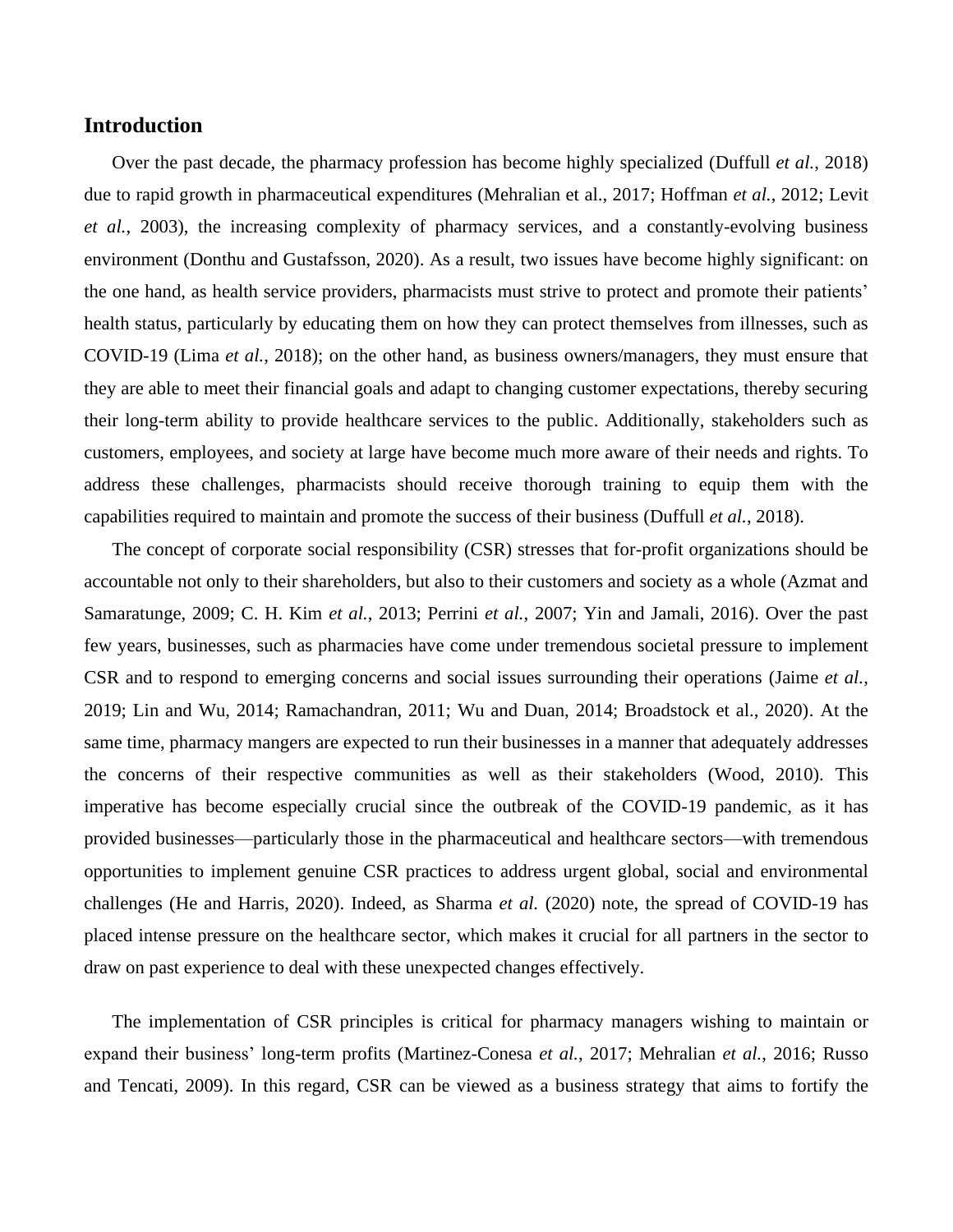association of society and shareholders' perspectives, while maximizing cumulative value for all stakeholders (Sahlin‐Andersson, 2006; Salton and Jones, 2015). If implemented effectively, CSR can help to forge a mutual understanding between pharmaceutical service providers and patients; this mutual understanding is important, as it not only enhances patient trust, but it also enables continuous improvement in the quality of pharmacy services. In turn, this results in increased customer loyalty, which translates into a larger base of long-term customers. Although some recent research has emphasized the effects of CSR in today's business world, it remains unclear how CSR strategies contribute to customer loyalty (Choi and La, 2013). To address this matter, some scholars have explored variables such as trust (S. Kim, 2019; Vlachos *et al.*, 2009), satisfaction (Chen and Fu, 2015; Kasiri *et al.*, 2017; Shi *et al.*, 2014), economic-oriented aspects (Kaura *et al.*, 2015), brand personality (Perepelkin and Zhang, 2011), and customer-company identification (Brashear-Alejandro *et al.*, 2016; Haumann *et al.*, 2014; Hong *et al.*, 2010; Kang *et al.*, 2015; Martínez and Del Bosque, 2013) as potential factors that mediate this relationship. In addition, some scholars have called for more empirical research examining how CSR practices influence customer loyalty in different industries (He and Li, 2011; Pérez and Del Bosque, 2015). Accordingly, this study builds on social identity theory in an attempts to understand how CSR initiatives in a pharmacy setting contribute to customer loyalty as measured by repurchasing behaviors and word-of-mouth recommendations. More specifically, we adapt social identity theory to explain how CSR initiatives, particularly during the COVID-19 pandemic, help fulfill pharmacy customers' expectations, thus leading to loyal behavior. Although previous studies have examined the relationship between CSR initiatives and customer behavior, none have produced findings showing the mechanism whereby CSR affects business outcomes in a pharmacy context. Hence, we propose two paths through which CSR may potentially affect customer loyalty: trust and customerpharmacy identification.

There are some features that make the pharmaceutical industry in general, and pharmacy practice in particular, a great context for studying SCR. First, pharmaceutical companies are highly accountable to society, as they play a crucial role in the global economy through their research and development of innovative medicines and services (Yousefi *et al., 2017*; Leisinger, 2009). However, very few studies have examined CSR in this sector (LaVan *et al.*, 2021), with the majority having focused on the CSR reporting system rather than CSR as a strategic tool (Luu, 2020; Cook *et al.*, 2018). Second, this dynamic sector is made up of a diverse group of stakeholders, including patients, regulators, health professionals, and shareholders, all of whom require different attention. Building the capacity to provide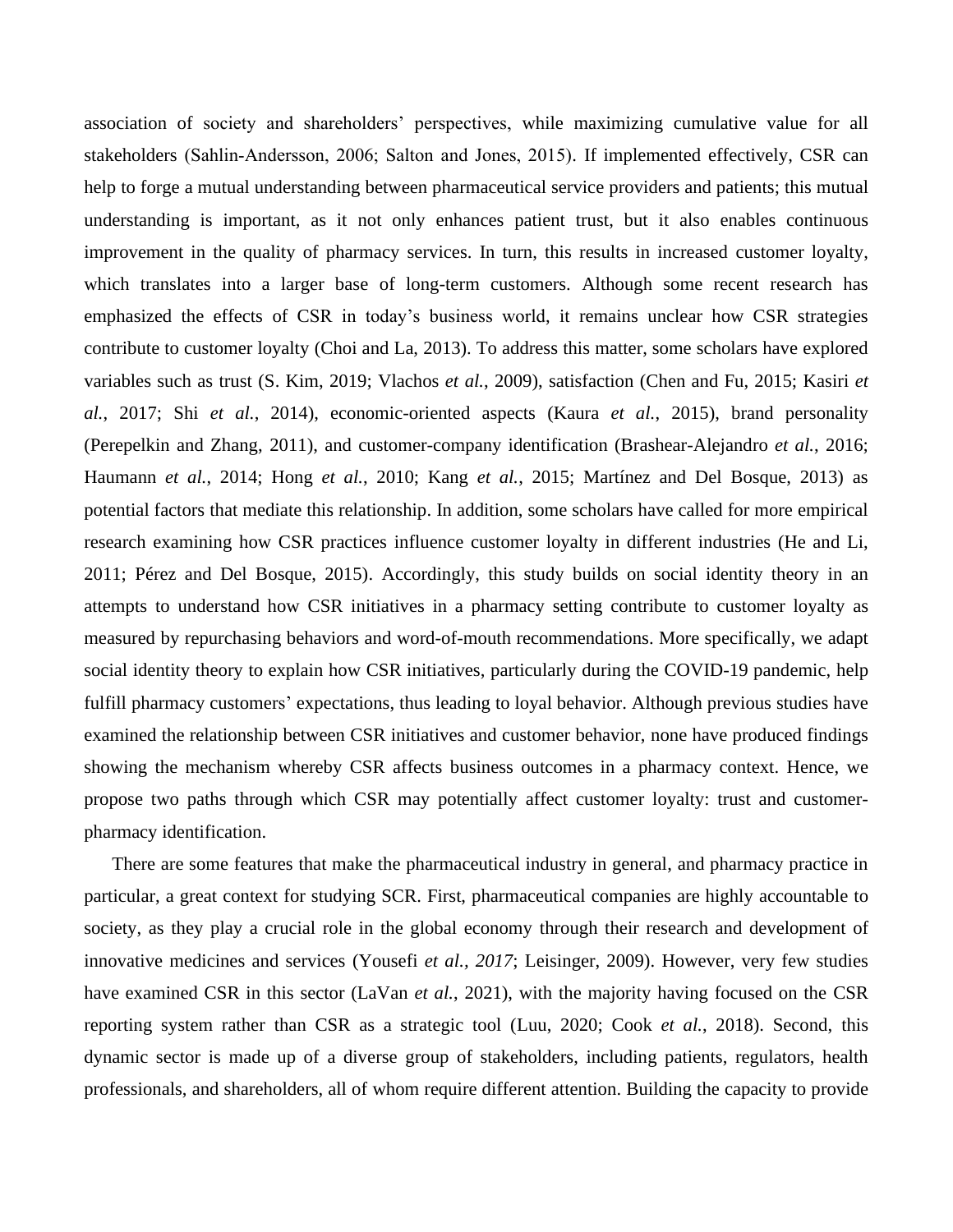people with affordable medicines and appropriate services has been particularly crucial in developing countries over the last two decades (Mehralian and [Shabaninejad,](https://www.ncbi.nlm.nih.gov/pubmed/?term=Shabaninejad%20H%5BAuthor%5D&cauthor=true&cauthor_uid=25237330) 2014a). As a result, pharmacies have significantly increased their CSR initiatives to address any social concerns related to these efforts. CSR initiatives are particularly important for the pharmaceutical sector in general because the day-to-day operations of these companies directly affect human well-being. Third, epidemiological shifts have further magnified the pressure on pharmaceutical companies to actively work to promote societal wellbeing. Demand for health services has increased substantially since the beginning of the COVID-19 pandemic; however, in countries with less regulations on healthcare products, many citizens have attempted to treat themselves and others with self-concocted sanitizers and medications. Given that pharmacies are widely available in Iran, they are generally the first place people go to fulfill their health needs, which creates an extraordinary work load for pharmacists and their assistants. Under these circumstances, pharmacies are expected to provide services in a socially responsible manner, not only to fulfill their social responsibility to society by reducing spread of illnesses and self-concocted therapies, but also to create conditions conducive to enhancing customer loyalty.Notably, pharmacies are also a major source of reliable information related to the prevention, detection, treatment, and management of coronavirus infections. It is quite obvious that pharmacies provide services that directly influence the health status of people in a society (Mehralian *et al.,* 2014b), which makes them an ideal context for studying CSR initiatives in the services sector, particularly during the COVID-19 pandemic.

The contribution of this research is threefold: first, this study tests its hypotheses exclusively within the context of the pharmacy environment; second, it presents a conceptual model designed to determine whether customer-pharmacy identification and trust mediate the relationship between CSR and customer loyalty; and third, the questionnaire developed for this work can be adapted for use in other settings. The theoretical background of this work and the hypotheses that will be tested are presented in the next section. With the theoretical background and hypotheses established, we then detail the research methodology, followed by a discussion of the results and some concluding remarks.

## **2. Theoretical background and development of hypotheses**

This section contains a discussion of the literature related to the present research, as well as the development of the hypotheses that will be investigated.

#### **2.1. Corporate social responsibility and customer loyalty (CSR-CL) relationship**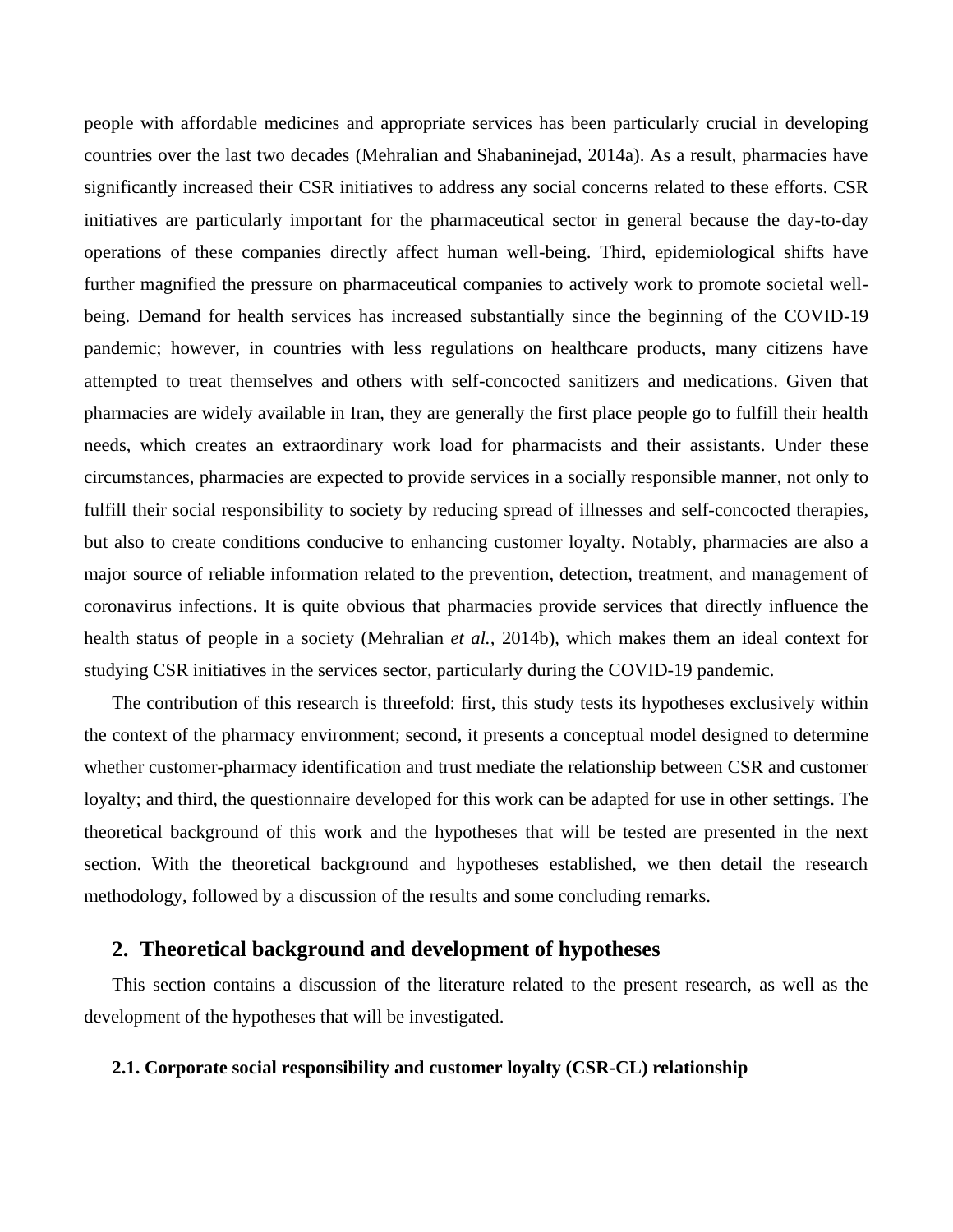The concept of CSR has been extensively studied by social scientists since the 1950s. Although a wide range of definitions have been provided for this concept, Carroll's (1991) holistic definition has gained wide acceptance among scholars. As stated by Carroll (1991), CSR refers to for-profit companies' economic, legal, ethical, and philanthropic responsibilities to society. A growing body of literature has adopted Carroll's definition, as it emphasizes not only a company's obligations to its community, but also systematically establishing a strategic alliance between profits and societal concerns (Perrini *et al.*, 2007; Yin and Jamali, 2016). Despite the growing adoption of Carroll's definition, there remains no universally accepted definition of CSR. For example, Lantos (2001) suggests that CSR consists of three dimensions—the ethical, altruistic, and strategic dimensions—and further argues that, by adapting CSR activities to its goals, a company can improve its corporate image and increase motivation and loyalty among shareholders, employees, customers, and society in general.

Loyalty is the best metric of customers' satisfaction with corporate performance, and it is closely linked to company profitability (García de los Salmones and Rodríguez del Bosque, 2011). Customer loyalty can be defined as a deep feeling of commitment to consistently re-purchase a product or service or re-patronize a business in the future, regardless of circumstances or marketing attempts to change this preference (García de los Salmones and Rodríguez del Bosque, 2011). Most companies have developed programs that reward customer loyalty with incentives, both financial and otherwise (Sharp and Sharp, 1997). Such perks can affect customers' purchasing behaviors, influence perceptions of social status, and enhance their relationship with the company (Henderson *et al.*, 2011). For instance, Vlachos *et al.*'s (2009) findings revealed a positive relationship between consumer perceptions of a business' CSR activities and their intentions to re-patronize or recommend that business to others. Similarly, Pérez and Del Bosque (2015) found that customer loyalty is significantly influenced by CSR practices in the banking sector. Thus, the first hypothesis is formulated as follows:

*H1: Corporate social responsibility has a significant and positive association with customer loyalty.*

## **2.2. The mediating impact of customer-company identification (CCI) on the CSR-CL relationship**

The concept of CCI originates in Social Identity Theory (SIT). Based on this theory, people construct a sense of self-development based on their social identities (Tajfel, 1974), which often consist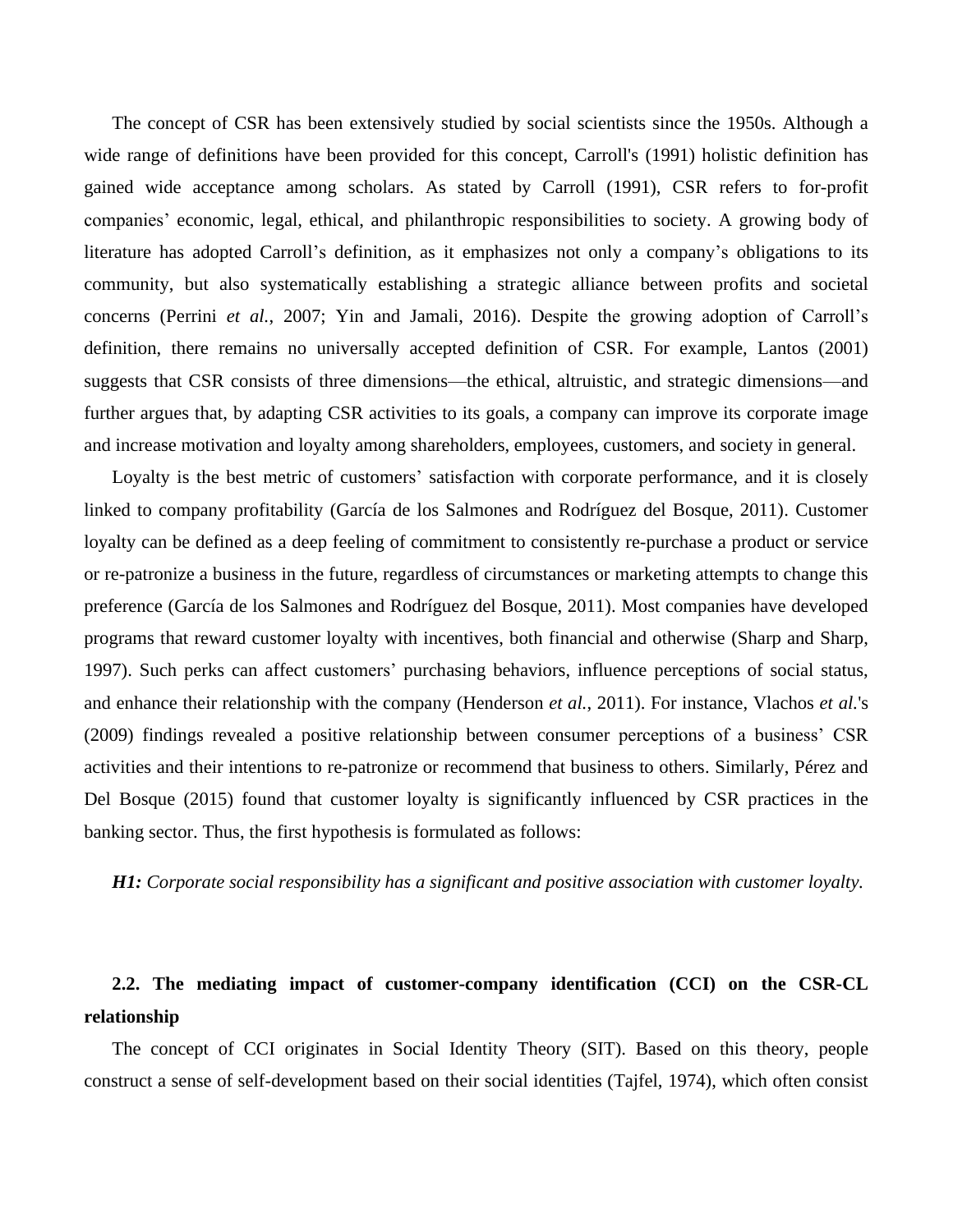of memberships in different social categories and associations in different organizations. Organizational identification is formed when an individual develops a sense of connectedness with an organization and begins to associate themself with it (Ashforth and Mael, 1996). In general, customers tend to try to maintain a positive sense of self (Tajfel, 1974), often using company identities to promote their psychosocial perception (Bhattacharya *et al.*, 1995). Therefore, organizational identification can be defined as the extent to which a person's self-cognition and perception of an organization support each other (Bhattacharya *et al.*, 1995). The development of social identification fosters customer satisfaction and loyalty based on recognized self-enhancement through the expression of a positive self-concept to society (Tajfel, 1974). Achieving identification also requires the effective communication of the company's identity. To enhance organizational identification, firms shousd engage their stakeholders by applying strategies such as CSR practices and increasing the visibility of highly desirable organizational attributes (Dutton *et al.*, 1994).

A growing number of articles show that CCI leads consumers to have: higher levels of interest in and emotional commitment to the company (Algesheimer *et al.*, 2005; Martínez and Del Bosque, 2013); more positive assessments of the company (Bhattacharya and Sen, 2003); a greater sense of loyalty to the company (Lichtenstein *et al.*, 2010); and higher purchase intentions (Ahearne *et al.*, 2005). Maignan and Ferrell, (2004) proposed that CSR practices impact consumers' attitudes and commitment, thereby influencing their purchasing intentions. In fact, as a mechanism of expressing corporate personality due to to social values, CSR practices are able to generate CC. Overall, prior findings have supported the existence of a strong association between CSR practices and CCI (Lichtenstein *et al.*, 2010; Martínez and Del Bosque, 2013). In addition, the influence of CCI on customer loyalty has been well documented in the relevant literature (Batra *et al.*, 2012; Stokburger-Sauer *et al.*, 2012). However, as noted above, the mechanisms by which CSR influences customer loyalty within a pharmacy context remain largely under-researched. Given that pharmacies provide their communities with healthy goods and services,, if properly developed, CCI can significantly contribute to individual health over time, leading to a healthy society. Therefore, the following hypotheses are proposed:

*H2a: Corporate social responsibility has a significant and positive association with customercompany identification.*

*H2b: Customer-company identification has a significant and positive association with customer loyalty.*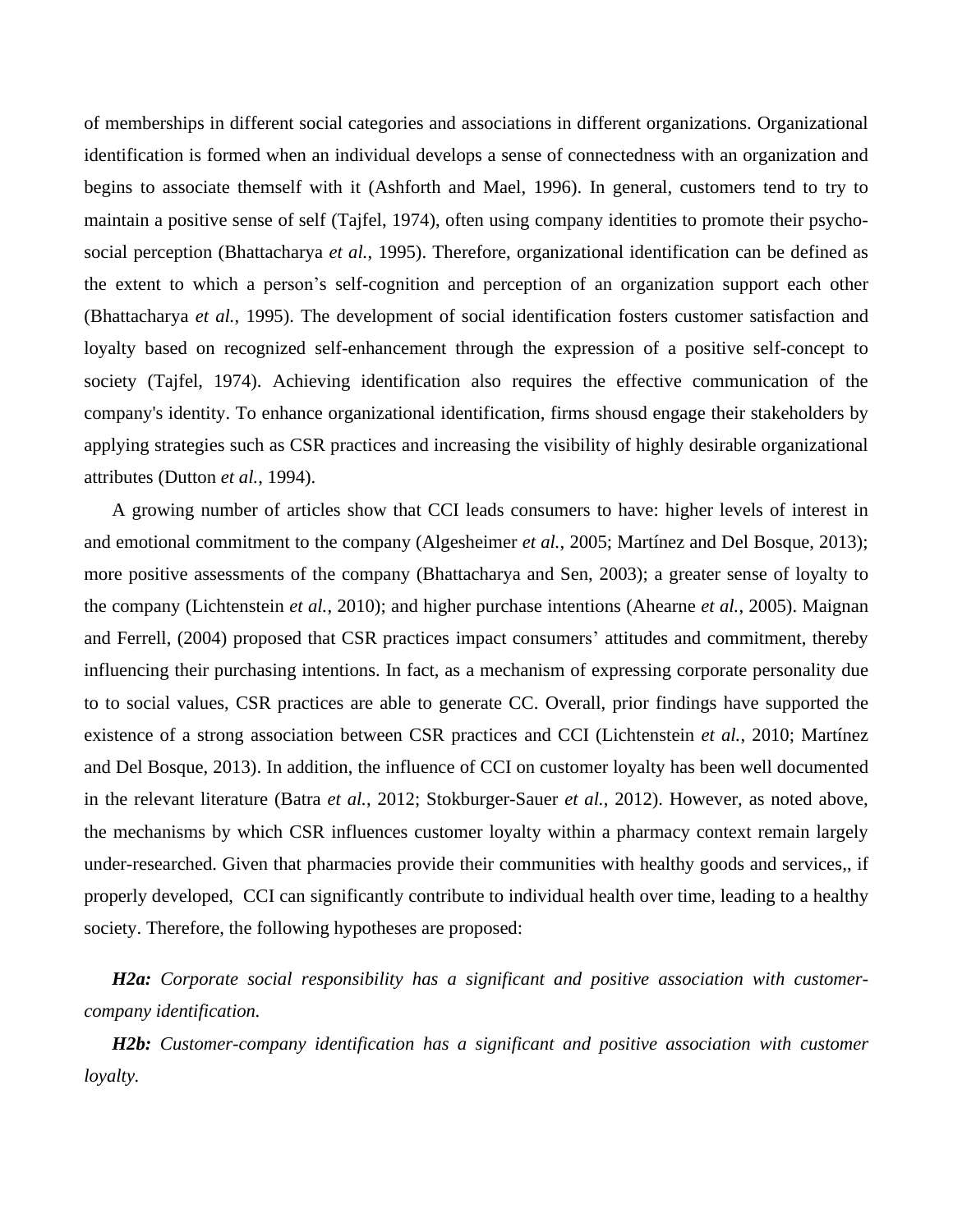*H2c: Customer-company identification has a significant mediating effect on the relationship between CSR and customer loyalty.*

#### **2.3. Customer trust mediating effects on the CSR-customer loyalty relationship**

Based on the stakeholder theory, CSR practices may enhance brand image, not only for customers, but also for employees and other stakeholders (Freeman *et al.*, 2010) . Therefore, such practices can subsequently enhance customer trust, employee commitment, and retention rates. Given these relationships, it can be inferred that CSR practices affect businesses performance indirectly.

By definition, customer trust is the belief that providers of products or services will strive to act in a manner that serves its customers' long-term interests (Crosby *et al.*, 1990). It is known that trust is a prerequisite in establishing and maintaining long-term company-customer relationships (Morgan and Hunt, 1994). As observed by Reichheld and Schefter (2000), gaining the trust of customers is paramount to obtaining their loyalty. In addition, Sirdeshmukh *et al.* (2002) argue that customer trust consists of two components: performance and benevolence. The performance component refers to the extent to which a customer believes that the company is able to offer the promised information, products, or services, while the benevolence component reflects the degree to which the customer believes that expressions of care, concern, and honesty on the part of the company are genuine, and that they play a key role in dayto-day decision making. In contrast, Hess (1995) argues that trust can be operationalized in three dimensions: altruism, honesty, and reliability. Altruism refers to selfless acts by individuals intended to benefit others or the community, despite potential harm to one's self (Nagel, 1978), while honesty refers to the refusal to pretend that facts of reality are other than what they are. In a corporate context, honesty refers to the quality of a proposition, particularly its ability to demonstrate the integrity and consistency of an organization's behavior (Becker, 1998). Cox *et al.* (2006) define reliability as an organization's ability to avoid failure via active management strategies for controlling and minimizing the intrinsic risks that make various technical operations vulnerable to failure, rather than simply relying on good fortune.

It is widely accepted that CSR contributes to customer trust, which in turn increases loyalty. Customer trust is mainly achieved when companies communicate well with their customers and listen to their concerns and priorities. It has been argued that CSR practices have the greatest impact on trust, as these practices consist of activities that demonstrate the company's concern for social issues, rather than simply profits. If well-formed, customer trust has great potential to boost customer loyalty. For example, Martínez and Del Bosque (2013) presented a model showing the effects of CSR on customer loyalty at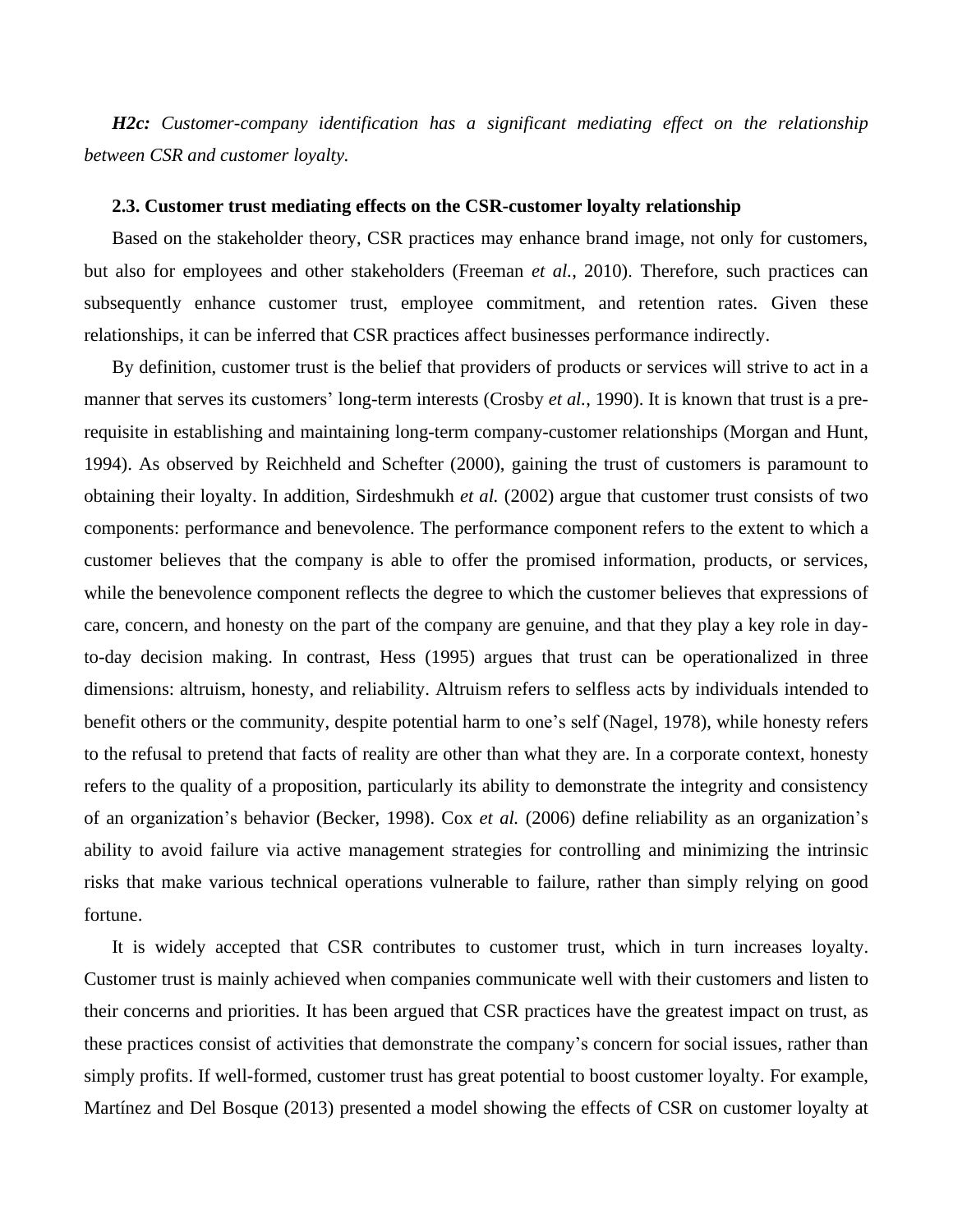Spanish hotels. Notably, their model showed that customer loyalty was positively mediated by trust, customer identification, and customer satisfaction. Similarly, Choi and La (2013) examined the mediating impact of consumer trust on the relationship between CSR and consumer loyalty among undergraduate business students; thus, their findings showed that CSR practices had an indirect effect on loyalty through customer trust. Therefore, we propose that consumer perceptions of a business' CRS efforts will be a critical factor in promoting customer loyalty. As such, we propose the following hypotheses:

*H3a: Corporate social responsibility has a significant and positive association with customer trust. H3b: Customer trust has a significant and positive association with customer loyalty. H3c: Customer trust has a mediating effect on the relationship between CSR and customer loyalty.*

## **1. Methods**

### **3.1. Research model**

The conceptual model and research hypotheses used to investigate the impact of CSR on customer loyalty are shown in Figure 1.

"Insert Figure 1 About Here"

#### **3.2. Research tools and measures**

A 5-point Likert scale anchored at 1 (complete disagreement) and 5 (complete agreement) was used to measure CSR, CCI, trust, and customer loyalty. Given the prior research works along with the available literature, CSR practices were measured with respect to their impact on society, employees, and customers using 5, 5, and 7 items, respectively. It is important to note that, in this study, we conceptualized CSR as second order construct. As there were no existing measurement items for CSR within a pharmacy context, we developed customized items to measure CSR in this context based on a selection of prior studies (Martínez and Del Bosque, 2013; Pérez and Del Bosque, 2015; Salton and Jones, 2015; Yin and Jamali, 2016). To this end, an extensive literature review was conducted to identify all potential items, which were then categorized based on the framework proposed by Pérez and Del Bosque (2015). Once the items had been categorized, we enlisted the help of experts to thoroughly scrutinize the proposed scales. In this research, a multidimensional perspective was employed to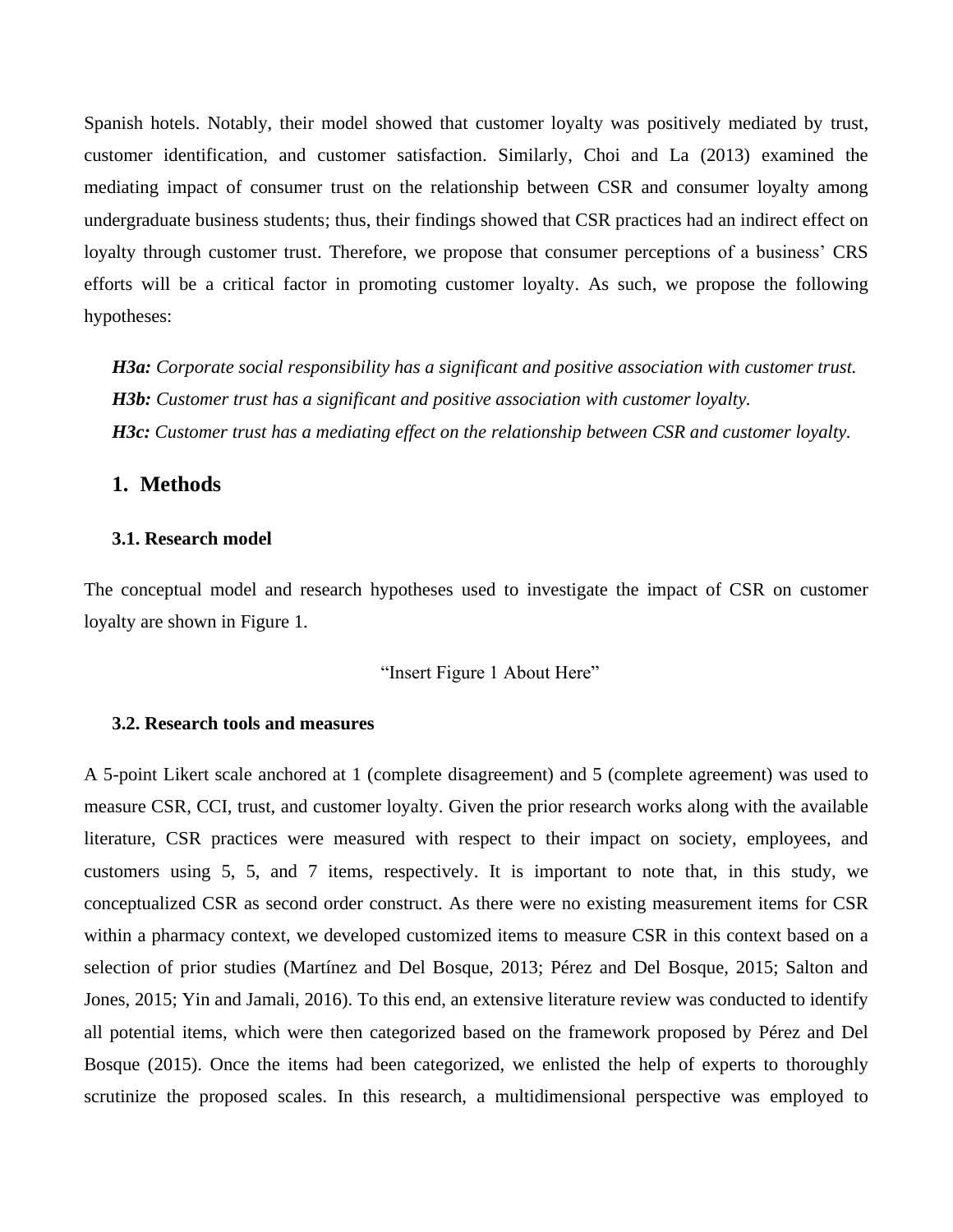measure customer trust. Specifically, trust consists of three sub-dimensions: altruism, honesty, and reliability. In total, 11 items were used to measure the trust variable: 3 items for altruism, 4 items for honesty, and 4 items for reliability (Hess, 1995; Perepelkin and Zhang, 2011). CCI was measured by adapting five items from Pérez and Del Bosque (2015). Based on the literature and expert opinions, it was determined that customer loyalty (i.e., recommendation behavior and repurchase behavior) could be measured using four items (Chen and Fu, 2015; Kasiri *et al.*, 2017; Sirdeshmukh *et al.*, 2002). However, we also developed additional questions aimed at obtaining more accurate data about the participants' demographic information. The experts' opinions were used to confirm the validity of the questionnaire's content. Accordingly, 10 experts in the area of pharmacy practice and social pharmacy were asked to evaluate the relevance, clarity, and comprehensiveness of the main research questions, with the final questionnaire being developed based on their feedback. The reliability of the items was ensured by calculating the Cronbach's alpha with the help of the initial data gathered in the pilot study. Table 1 shows the reliability results for all measurement items and scales.

### **"Insert Table 1 About Here"**

#### **3.3. Sampling design and collection of data**

As mentioned earlier, the present work focuses on the context of community pharmacies, as they are among Iran's most common and socially-oriented small business entities. Like other healthcare professionals in Iran, pharmacists have played a key role during the COVID-19 pandemic by interacting directly with the community, continuing to assist in the care of chronic diseases, and providing pharmaceutical services to COVID-19 patients. Community pharmacists provide their services as part of a multidisciplinary team, either through a collaborative practice agreement, or as a part of the patient's healthcare team.

The statistical population of this project consisted of customers who frequent community pharmacies in Tehran. Due to Tehran's considerable geographic variation and its abundance of community pharmacies, data were collected via multi-cluster sampling. The sample size was determined using the Cochran formula, which is one of the most commonly used methods for calculating optimal sample sizes. Based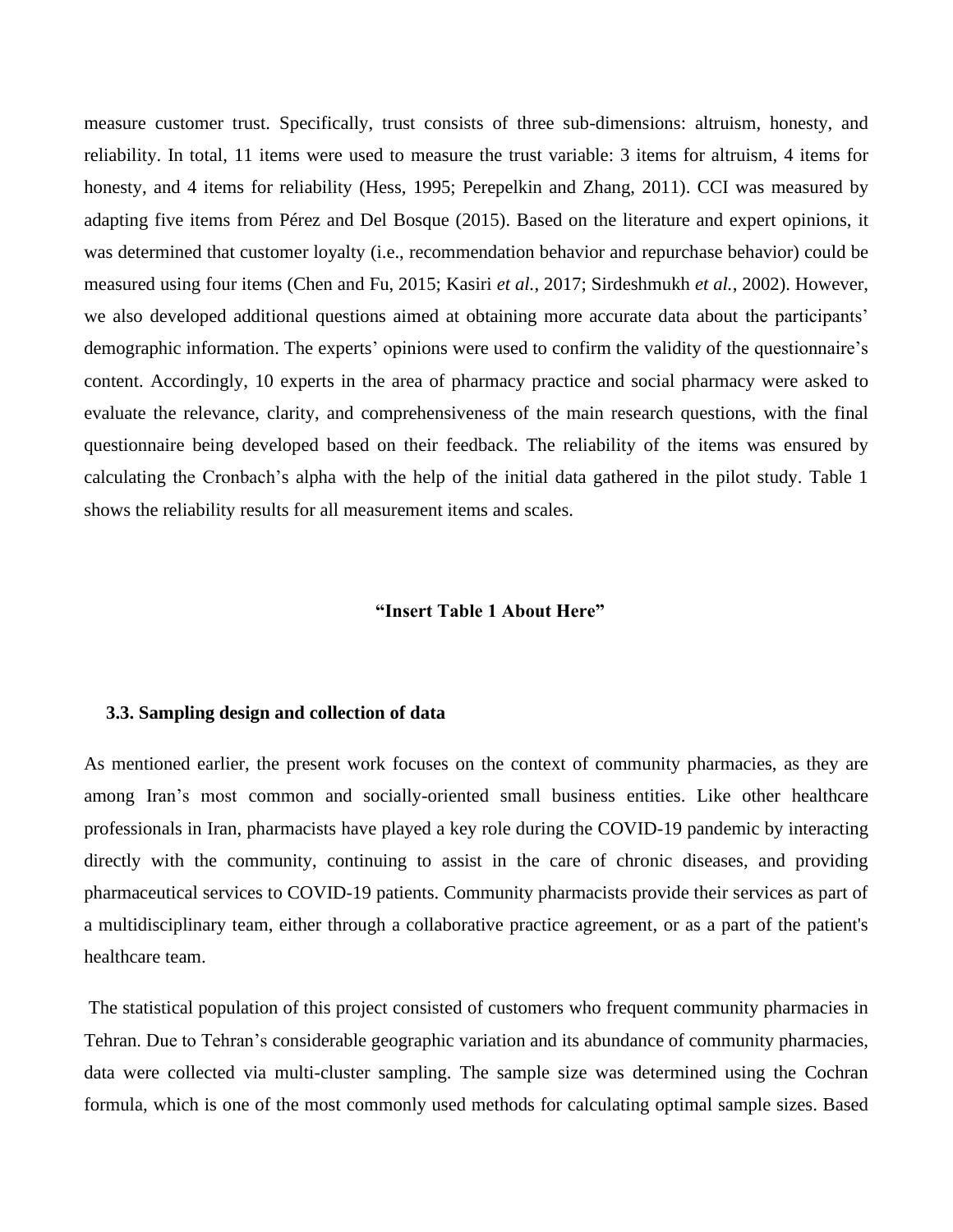on these results, eight pharmacies from each of Tehran's 22 districts were selected for participation, with three questionnaires being collected from each pharmacy. Customer data was acquired via face-to-face interviews conducted by research team members who had received training on the principles of social surveys. In total, 528 questionnaires were completed and returned, with the research period running from April 2020 to August 2020.

Over half of the respondents were men (58.8 percent), and 32.3 and 23.5 percent of participants were between 26-35 and 36-45 years old, respectively. Most customers (55.0 Percent) had visited the pharmacy within the past month. Furthermore, 21.3 percent of respondents reported obtaining products or services from the pharmacy within the past one to six months, while 13.8 percent said they had done so within the past seven to 12 months. With respect to education, 60.8% of customers reported having a high school diploma, 30.8% held a bachelor's or master's, and the rest had completed a doctorate degree or higher.

#### **3.4. Statistical approach**

After checking the data distribution normality, the research structure and framework was analyzed via multiple regression analysis, as it is powerful method of predicting the unknown value of a variable based on the known value of two or more other variables (Roediger *et al.*, 2001; Wei and Lau, 2010). The proposed research model was tested using the SPSS version 24 statistical software package. This package was mainly selected for its ability to estimate and test the proposed research model and the identified causal relationships.

## **2. Results**

#### **4.1. Common source bias**

Since all information relating to the studied variables was provided by customers, a number of methods were employed to restrict the possibility of common source bias (Podsakoff *et al.*, 2003). Firstly, the participants were assured that their responses would be kept anonymous and confidential to mitigate the likelihood that they would provide socially desirable responses due to fear of reprisal or other negative consequences. Secondly, filter items were included in the questionnaires to reduce any perceptions of associations among the constructs. Finally, the Harman (1976) one-factor test was applied to assess common method variance (Podsakoff *et al.*, 2003); this test was able to explain 37.25% of the total variance. Therefore, common method variance was not a significant concern in the present study.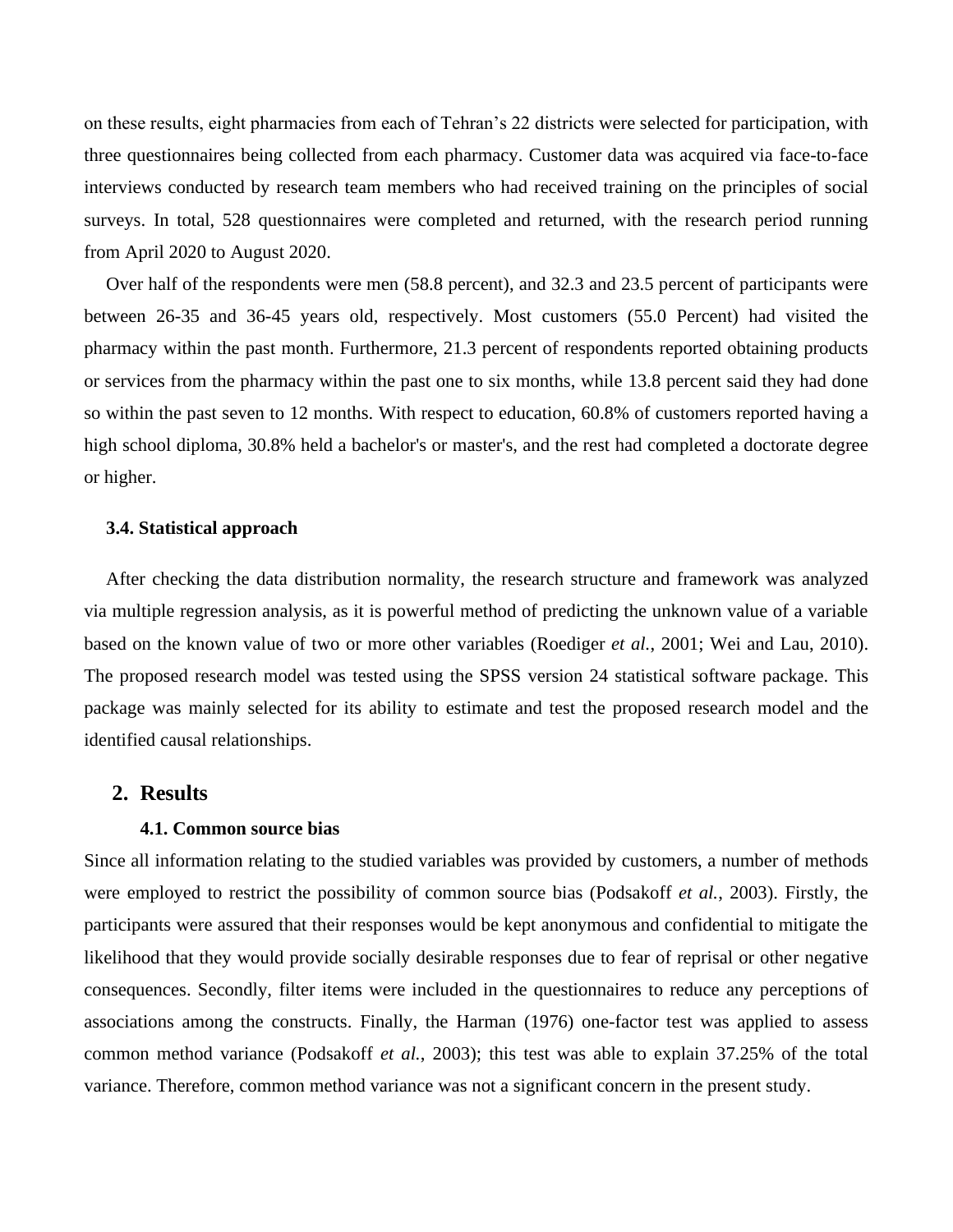#### **4.2. Assessing the measurement model**

Cronbach's alpha was independently applied to all of survey constructs as it is a well-known technique for testing the reliability of research instruments. The results confirmed that all sections were in the admissible range  $(0.70)$ . In addition, the selection of the factors was congruent to the criteria recommended by Kaiser (1958), namely, an Eigenvalue  $>1$  and an absolute factor loading value  $>0.5$ . The Kaiser-Meyer-Olkin (KMO) value was then applied to determine whether the data set was suitable for factor analysis. For this test, values over 0.5 were regarded as satisfactory (Mehralian *et al.*, 2014c; Valmohammadi, 2011). The psychometric properties of the studied constructs were further tested via confirmatory factor analysis, with the results confirming an acceptable fit between the model and the data ( $\chi$ 2/df = 1.27, CFI (comparative fit index) = 0.92, IFI (incremental fit index) = 0.91 and RMSEA (root mean square error of approximation) =  $0.052$ ). Convergent validity was assessed by considering the factor loadings as well as the t-values. The results of this analysis showed that all multi-item constructs met the acceptable threshold, with the factor loading being significantly related to its underlying factor (t-values less than -1.96 or greater than 1.96) (Fornell and Larcker, 1981). Furthermore, discriminant validity was assessed using Fornell and Larcker's (1981) method, where the AVE for every construct must be greater than the construct's squared correlation with any of the other constructs.

#### **4.3. Descriptive statistics and the results of hypotheses testing**

Table 2 shows the means, standard deviations, and correlations between variables. As can be seen, CSR was positively correlated with CCI ( $r = 0.87$ ,  $p < 0.01$ ), customer trust ( $r = 0.53$ ,  $p < 0.01$ ), and customer loyalty ( $r = 0.79$ ,  $p < 0.01$ ). Similarly, CCI and customer trust were positively correlated with customer loyalty. The variance inflation factor (VIF) expresses the multicollinearity intensity in a typical least squares regression analysis. Additionally, the VIF provides an index that quantifies increases in the variance of a specific estimated regression coefficient due to collinearity (Liao and Valliant, 2012). Notably, the obtained VIF values indicate that there was no serious collinearity effect.

### **"Insert Table 2 About Here"**

Multiple regression analysis was performed to test the effects of CSR, CCI, and customer trust on customer loyalty (as a dependent variable). The results of these tests are shown in Table 3. In the first model (M1), the initial step involved entering the control variables into the model, followed by the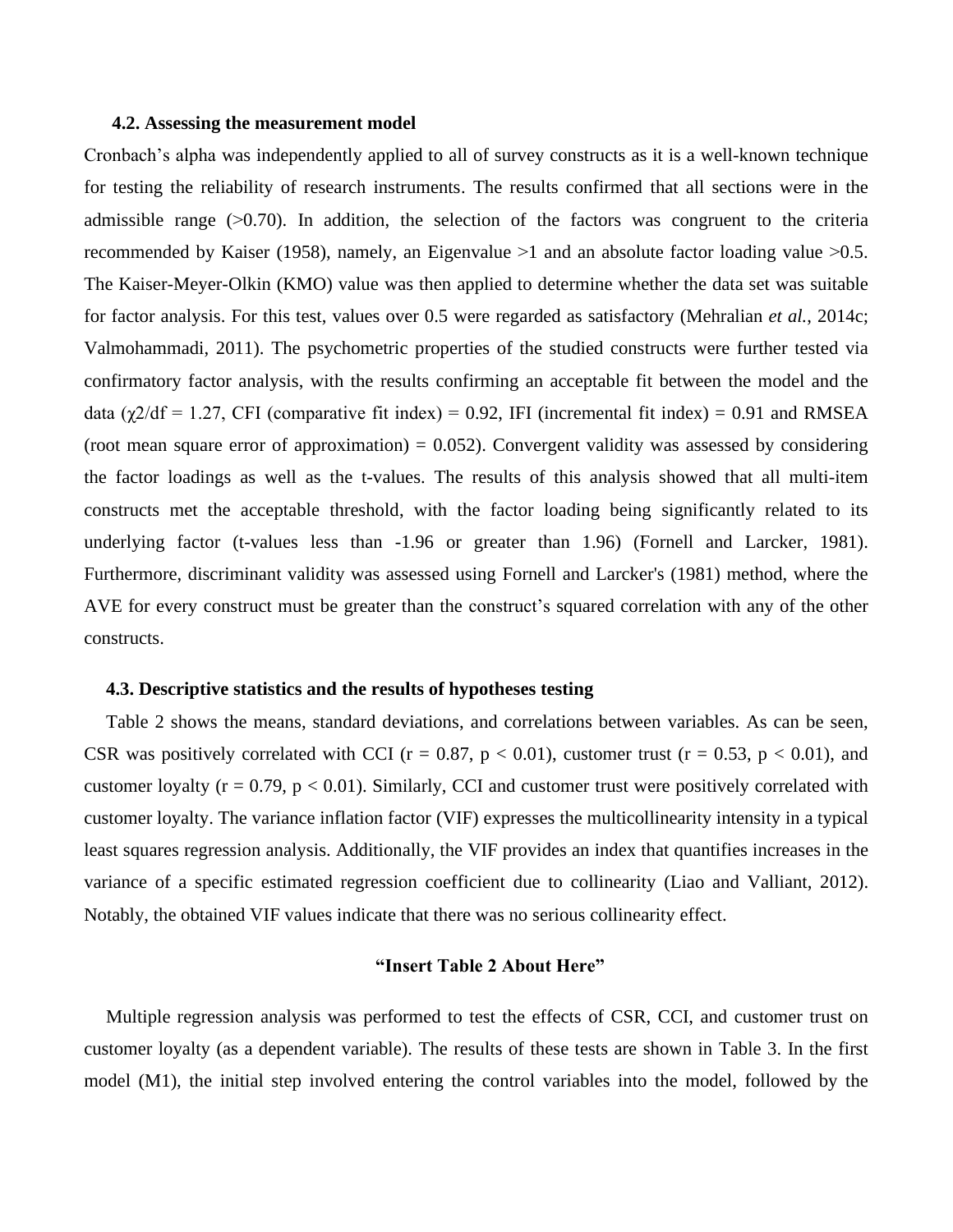addition of the independent variables in the subsequent steps (M2, M3, and M4). Model 1 showed a positive significant effect of age (0.10, p <0.05) and number of pharmacy visits (0.18, p <0.01), and a negative significant effect of education  $(-0.12, p \le 0.05)$ , on customer loyalty. Next, CSR was entered into the regression analysis as the independent variable (Model 2). The results showed that CSR has a positive and significant effect on customer loyalty  $(0.77, p \le 0.01)$ , thus confirming H1. In Model 3, the effect of CSR on customer loyalty slightly decreased when CCI was entered as an additional independent variable, which confirms H2. The Sobel (1982) test was applied to further verify these mediating effects, with the results confirming the mediating impact of CCI on the relationship between CSR and customer loyalty ( $z = 2.95$ ,  $p = .018$ ). The last model (M4) investigated the mediating effect of customer trust on the relationship between CSR and customer loyalty. Similar to M3, the correlation between CSR and customer loyalty decreased after entering CSR and customer trust into M4 as independent variables. Once again, the Sobel (1982) test was implemented to verify the mediating effect of customer trust on the CSR-CL relationship, and, once again, the results supported this effect  $(z =$ 2.44,  $p = .007$ , thus confirming H3.

#### **"Insert Table 3 About Here"**

## **3. Discussion**

Given the potentially significant contributions of CSR activities within the current global context, the present research sought to understand how such practices have affected the loyalty of pharmacy customers, particularly during the COVID-19 pandemic. To address this question, three main pathways were introduced and tested. The results revealed that CCI and trust mediate the relationship between CSR and customer loyalty.

H1 demonstrates that CSR practices that address the concerns of society, customers, and employees result in meaningful improvements in customer loyalty. Thus, H1 establishes that customer loyalty is largely rooted in customer perceptions about a business' CSR practices. For example, if a pharmacy's CSR initiatives are focused on environmental conservation, customers who share such concerns will be more likely to manifest their loyalty via repurchasing behaviors and word-of-mouth recommendations. In addition, pharmacies' efforts with respect to patient education and the proper use of medicines has great potential to create a positive image for these businesses. Indeed, the results of numerous studies have shown (e.g., S. Kim, 2019; Vlachos *et al.*, 2009) that customers tend to exhibit a greater preference (i.e., view more positively) for pharmacies that prioritize patient education.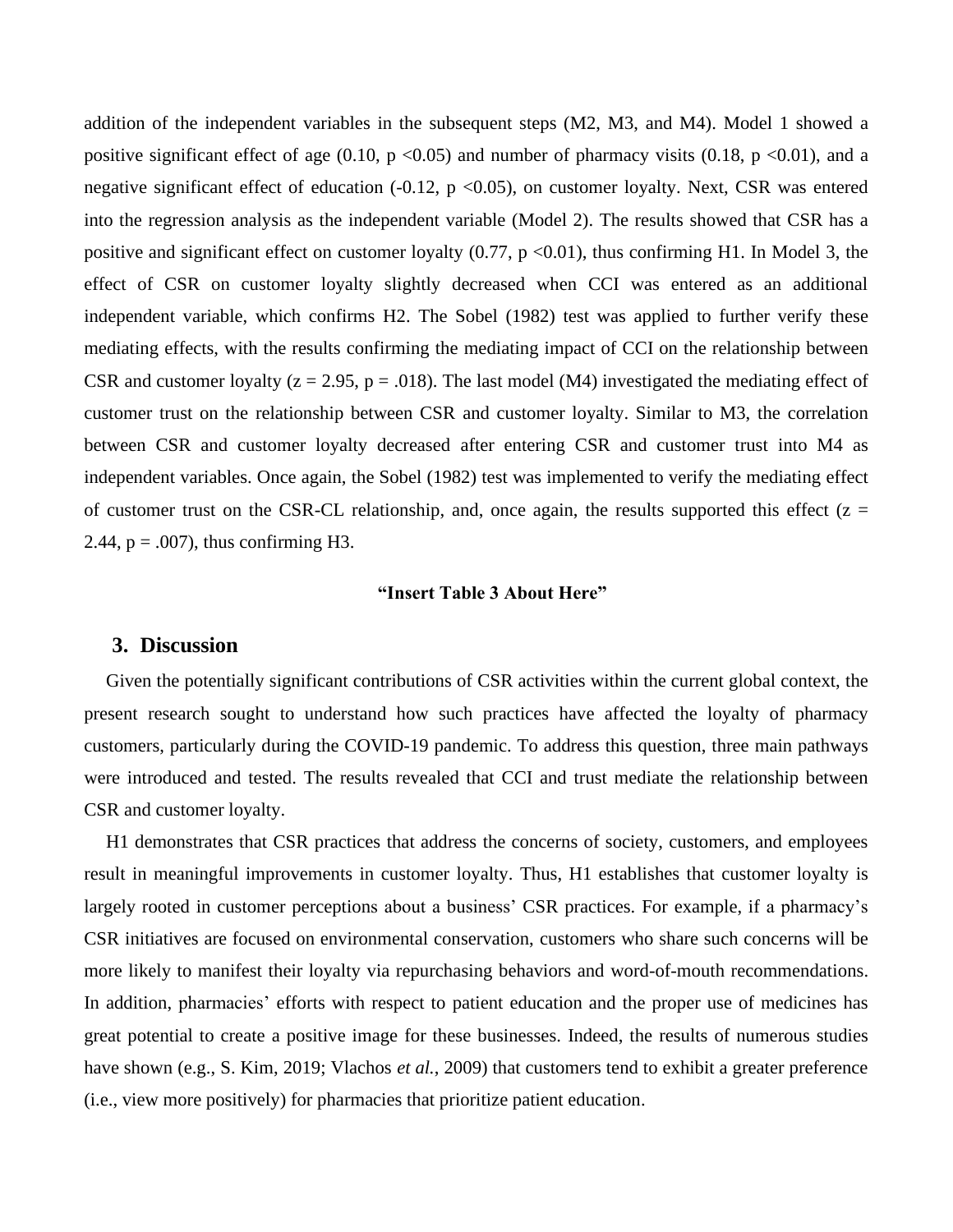H2 was confirmed by the findings demonstrating that CCI mediates the influence of CSR practices on customer loyalty. That is, businesses—in this case, pharmacies—that strive to build good relationships with their customers, listen to their concerns, communicate well, and show them respect are able to foster stronger CCI. Consequently, this increased CCI can bring about changes in customer behavior in relation to repurchasing intentions and word-of-mouth recommendations (Martínez and Del Bosque, 2013).

Given the critical role of trust in customer retention, a growing number of scholars have turned their focus to examine its role in business performance (Choi and La, 2013; Reichheld and Schefter, 2000; Sirdeshmukh *et al.*, 2002). The confirmation of H3 establishes that customer trust positively mediates the effect of CSR practices on customer loyalty. This finding provides a deeper understanding of CSR initiatives within the pharmacy context, and they mirror those of studies performed in other sectors (e.g., García de los Salmones and Rodríguez del Bosque, 2011; Sirdeshmukh *et al.,* 2002; and Vlachos *et al.,* 2009). As our findings show, customers are more likely to have higher levels of trust for pharmacies that are perceived as being honest and responsible in their delivery of services and decision making. Therefore, concentrating on CSR activities can be effective in enhancing trust between pharmacies and their customers. However, as Keh and Xie (2009) have argued, the contribution of trust may not persist in the long-run, and may be highly dependent on other factors.

## **4. Managerial implications, conclusion, and further research**

This research has produced a number of key findings. First, CSR is widely recognized as an important tool in managing not only large enterprises, but also small ones, as their survival highly depends on it. To maintain and expand their businesses, pharmacy managers should develop CSR strategies, encourage their staff to implement them, and inform the community about these efforts as much as possible, as such actions can substantially increase customer loyalty, in addition to attract new customers.

Second, given the critical role of CSR in the development of CCI, CSR can be a highly useful instrument in establishing and strengthening close communication with customers. Pharmacy managers can use this tool to gain a better understanding of their customers' concerns and how they can meet their needs properly, thus leading to better performance. This work contributes to the body of CSR communication research by focusing more intently on how service providers can harness CSR communication to meet customer expectations.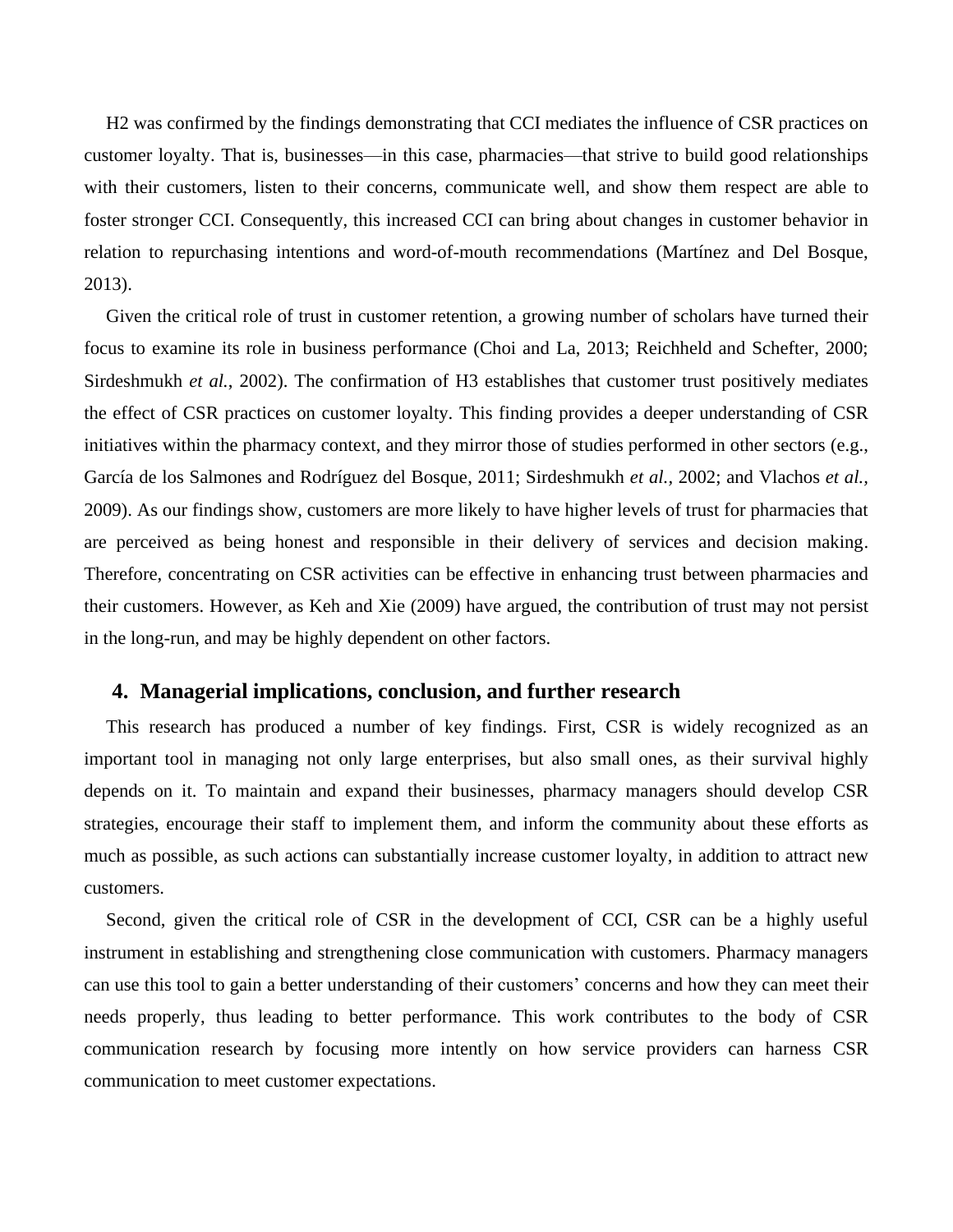Third, considering the important role of CSR in establishing customer trust, the implementation of CSR strategies is a great approach to improving customer loyalty and building a long-term customerbusiness relationships. Hence, pharmacy managers should implement CSR initiatives in order to maintain and grow customer trust, which will in turn help to foster stronger long-term relationships. Finally, our proposed model serves as a framework that provides better insights into how the careful implementation of CSR practices can allow pharmacies to build customer loyalty. In terms of practical applications, this research suggests that community pharmacy managers can improve their business' financial and non-financial performance by engaging in CSR activities that not only address social concerns, but that also promote customer identification and strengthen customer trust, which can in turn foster long-term customer loyalty (Henderson *et al.*, 2011). With regards to implementation, , pharmacies managers should routinely measure how effective their CSR activities are at building customer trust.

As Maignan and Ralston (2002) notes, customer expectations of CSR are significantly influenced by their cultural context. Therefore, future research should consider other cultural contexts to expand the generalizability of our findings. In addition, to address the limitation of cross-sectional bias, further research using the experimental or lagged-time method to collect data is recommended. Moreover, future research should also examine the views of other stakeholders, such as physicians and nurses, to better understand the implications of CSR initiatives by pharmacies. This study focused a single industry, pharmacy practice; as such, future research could explore whether our findings hold in other service industries with different levels of communication and customization, such as the grocery and restaurants sectors.

## **References**

- Ahearne, M., Bhattacharya, C. B., and Gruen, T. (2005), "Antecedents and consequences of customercompany identification: Expanding the role of relationship marketing". *Journal of applied psychology, VOL.* 90 NO. 3, pp. 574.
- Algesheimer, R., Dholakia, U. M., and Herrmann, A. (2005), "The social influence of brand community: Evidence from European car clubs". *Journal of marketing, VOL.* 69 NO. 3, pp. 19-34.
- Ashforth, B. E. and Mael, F. A. (1996), "Oranizational Identity and Strategy as a Context for the Individual". *Advances in strategic management, VOL.* 13 NO. 1, pp. 19-64.
- Azmat, F. and Samaratunge, R. (2009), "Responsible entrepreneurship in developing countries: Understanding the realities and complexities". *Journal of Business Ethics, VOL.* 90 NO. 3, pp. 437-452.
- Batra, R., Ahuvia, A., and Bagozzi, R. P. (2012), "Brand love". *Journal of marketing, VOL.* 76 NO. 2, pp. 1-16.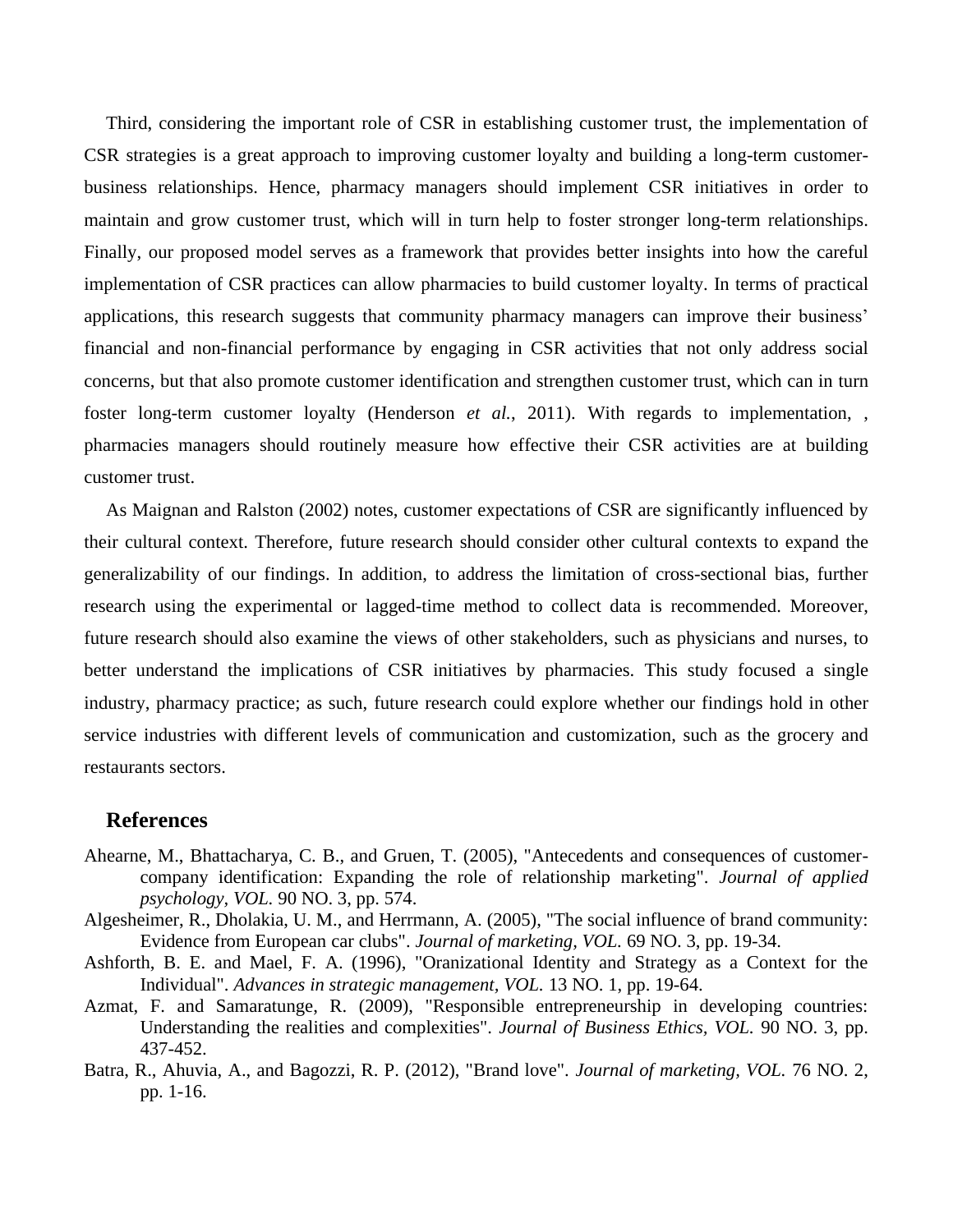- Becker, T. E. (1998), "Integrity in organizations: Beyond honesty and conscientiousness". *Academy of management review, VOL.* 23 NO. 1, pp. 154-161.
- Bhattacharya, C. B., Rao, H., and Glynn, M. A. (1995), "Understanding the bond of identification: An investigation of its correlates among art museum members". *Journal of marketing, VOL.* 59 NO. 4, pp. 46-57.
- Bhattacharya, C. B. and Sen, S. (2003), "Consumer–company identification: A framework for understanding consumers' relationships with companies". *Journal of marketing, VOL.* 67 NO. 2, pp. 76-88.
- Brashear-Alejandro, T., Kang, J., and Groza, M. D. (2016), "Leveraging loyalty programs to build customer–company identification". *Journal of business research, VOL.* 69 NO. 3, pp. 1190- 1198.
- Carroll, A. B. (1991), "lThe pyramid of corporate social responsibility: Toward the moral management of organizational stakeholders". *Business horizons, VOL.* 34 NO. 4, pp. 39-48.
- Chen, Y. and Fu, F. Q. (2015), "The behavioral consequences of service quality: An empirical study in the Chinese retail pharmacy industry". *Health Marketing Quarterly, VOL.* 32 NO. 1, pp. 14-30.
- Choi, B. and La, S. (2013), "The impact of corporate social responsibility (CSR) and customer trust on the restoration of loyalty after service failure and recovery". *Journal of Services Marketing, VOL.* 27 NO. 3, pp. 223-233.
- Cook, L., LaVan, H. and Zilic, I. (2018), "An exploratory analysis of corporate social responsibility reporting in US pharmaceutical companies", *Journal of Communication Management*, Vol. 22 No. 2, pp. 197-211
- Cox, S., Jones, B., and Collinson, D. (2006), "Trust relations in high‐reliability organizations". *Risk analysis, VOL.* 26 NO. 5, pp. 1123-1138.
- Crosby, L. A., Evans, K. R., and Cowles, D. (1990), "Relationship quality in services selling: an interpersonal influence perspective". *Journal of marketing, VOL.* 54 NO. 3, pp. 68-81.
- Donthu, N. and Gustafsson, A. (2020), "Effects of COVID-19 on business and research". *Journal of business research, VOL.* 117 NO., pp. 284-289.
- Duffull, S. B., Wright, D. F., Marra, C. A., and Anakin, M. G. (2018), "A philosophical framework for pharmacy in the 21st century guided by ethical principles". *Research in Social and Administrative Pharmacy, VOL.* 14 NO. 3, pp. 309-316.
- Dutton, J., Dukerich & JM, and Harquail, C. (1994), "Organisational images and member identification". *Administrative science quarterly, VOL.* 39 NO. 2, pp. 239-263.
- Fornell, C. and Larcker, D. F. (1981), "Evaluating structural equation models with unobservable variables and measurement error". *Journal of marketing research, VOL.* 18 NO. 1, pp. 39-50.
- Freeman, R. E., Harrison, J. S., Wicks, A. C., Parmar, B. L., and De Colle, S. (2010), "*Stakeholder theory: The state of the art"*, Cambridge University Press.
- García de los Salmones, M. and Rodríguez del Bosque, I. (2011), "Corporate social responsability and loyalty in services sector". *Esic Market Economic and Business Journal, VOL.* 138 NO., pp. 199-221.
- Harman, H. H. (1976), "*Modern factor analysis"*, University of Chicago press.
- Haumann, T., Quaiser, B., Wieseke, J., and Rese, M. (2014), "Footprints in the sands of time: A comparative analysis of the effectiveness of customer satisfaction and customer–company identification over time". *Journal of marketing, VOL.* 78 NO. 6, pp. 78-102.
- He, H. and Harris, L. (2020), "The Impact of Covid-19 Pandemic on Corporate Social Responsibility and Marketing Philosophy". *Journal of business research, VOL.* 116 NO. may, pp. 176-182.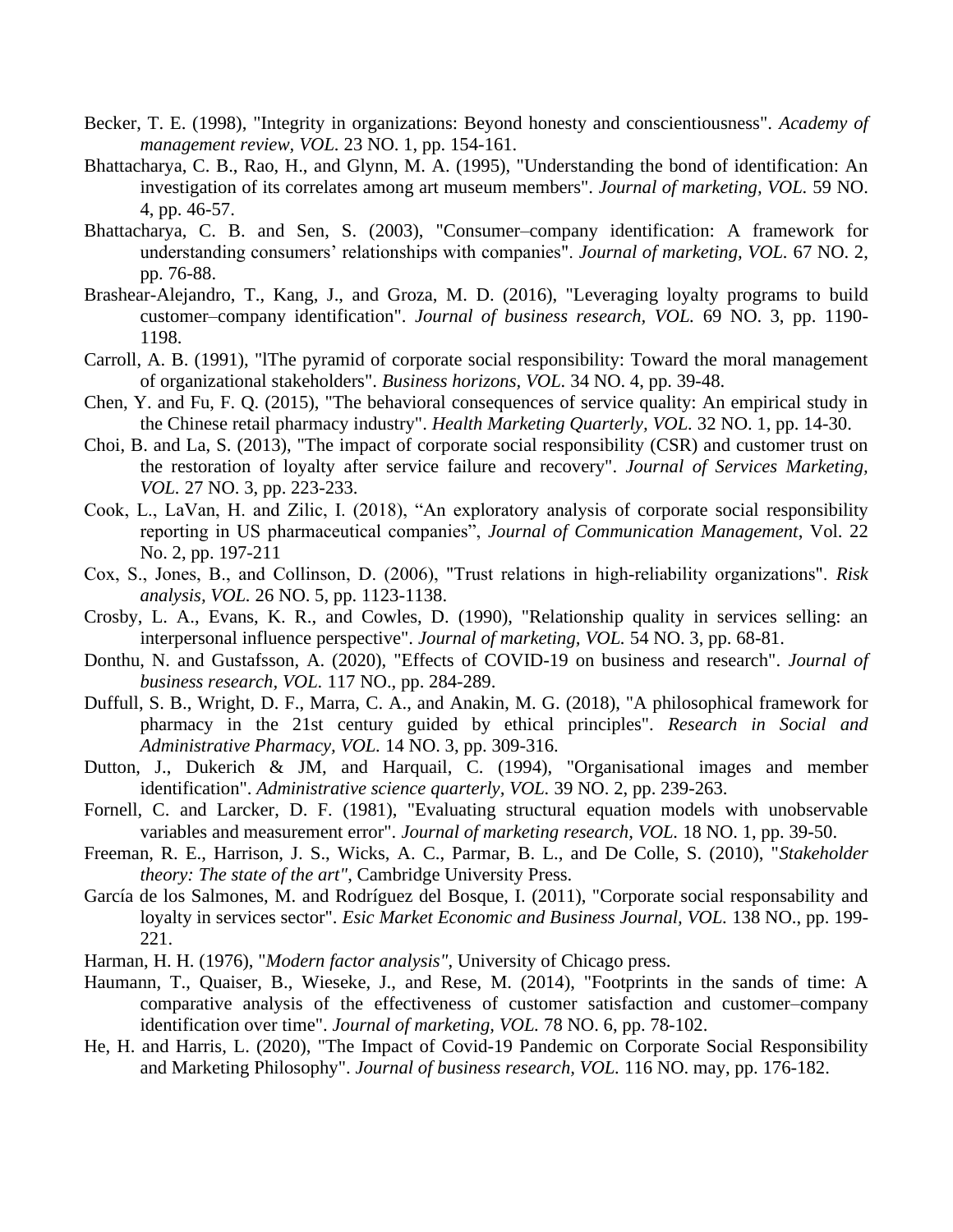- He, H. and Li, Y. (2011), "CSR and service brand: The mediating effect of brand identification and moderating effect of service quality". *Journal of Business Ethics, VOL.* 100 NO. 4, pp. 673-688.
- Henderson, C. M., Beck, J. T., and Palmatier, R. W. (2011), "Review of the theoretical underpinnings of loyalty programs". *Journal of Consumer Psychology, VOL.* 21 NO. 3, pp. 256-276.
- Hess, J. S. (1995). *Construction and assessment of a scale to measure consumer trust.* Paper presented at the American Marketing Association.
- Hoffman, J. M., Li, E., Doloresco, F., Matusiak, L., Hunkler, R. J., Shah, N. D., . . . Schumock, G. T. (2012), "Projecting future drug expenditures—2012". *American Journal of Health-System Pharmacy, VOL.* 69 NO. 5, pp. 405-421.
- Hong, S. Y., Yang, S.-U., and Rim, H. (2010), "The influence of corporate social responsibility and customer–company identification on publics' dialogic communication intentions". *Public Relations Review, VOL.* 36 NO. 2, pp. 196-198.
- Kaiser, H. F. (1958), "The varimax criterion for analytic rotation in factor analysis". *Psychometrika, VOL.* 23 NO. 3, pp. 187-200.
- Kang, J., Alejandro, T. B., and Groza, M. D. (2015), "Customer–company identification and the effectiveness of loyalty programs". *Journal of business research, VOL.* 68 NO. 2, pp. 464-471.
- Kasiri, L. A., Cheng, K. T. G., Sambasivan, M., and Sidin, S. M. (2017), "Integration of standardization and customization: Impact on service quality, customer satisfaction, and loyalty". *Journal of Retailing and Consumer Services, VOL.* 35 NO., pp. 91-97.
- Kaura, V., Prasad, C. S. D., and Sharma, S. (2015), "Service quality, service convenience, price and fairness, customer loyalty, and the mediating role of customer satisfaction". *International Journal of Bank Marketing, VOL.* 33 NO. 4, pp. 402-422.
- Keh, H. T. and Xie, Y. (2009), "Corporate reputation and customer behavioral intentions: The roles of trust, identification and commitment". *Industrial marketing management, VOL.* 38 NO. 7, pp. 732-742.
- Kim, C. H., Amaeshi, K., Harris, S., and Suh, C.-J. (2013), "CSR and the national institutional context: The case of South Korea". *Journal of business research, VOL.* 66 NO. 12, pp. 2581-2591.
- Kim, S. (2019), "The process model of corporate social responsibility (CSR) communication: CSR communication and its relationship with consumers' CSR knowledge, trust, and corporate reputation perception". *Journal of Business Ethics, VOL.* 154 NO. 4, pp. 1143-1159.
- LaVan, H., Cook, L.S. and Zilic, I. (2021), "An analysis of the ethical frameworks and financial outcomes of corporate social responsibility and business press reporting of US pharmaceutical companies", *International Journal of Business Governance and Ethics*, Vol. 15 No. 3, pp. 326- 355.
- Lantos, G. P. (2001), "The boundaries of strategic corporate social responsibility". *Journal of consumer marketing, VOL.* 18 NO. 7, pp. 595-630.
- Leisinger, K.M. (2009), "Corporate responsibilities for access to medicines", *Journal of Business Ethics*, Vol. 85 No. S1, pp. 3-23.
- Levit, K., Smith, C., Cowan, C., Lazenby, H., Sensenig, A., and Catlin, A. (2003), "Trends in US health care spending, 2001". *Health Affairs, VOL.* 22 NO. 1, pp. 154-164.
- Liao, D. and Valliant, R. (2012), "Variance inflation factors in the analysis of complex survey data". *Survey Methodology, VOL.* 38 NO. 1, pp. 53-62.
- Lichtenstein, D. R., Netemeyer, R. G., and Maxham III, J. G. (2010), "The relationships among manager-, employee-, and customer-company identification: Implications for retail store financial performance". *Journal of Retailing, VOL.* 86 NO. 1, pp. 85-93.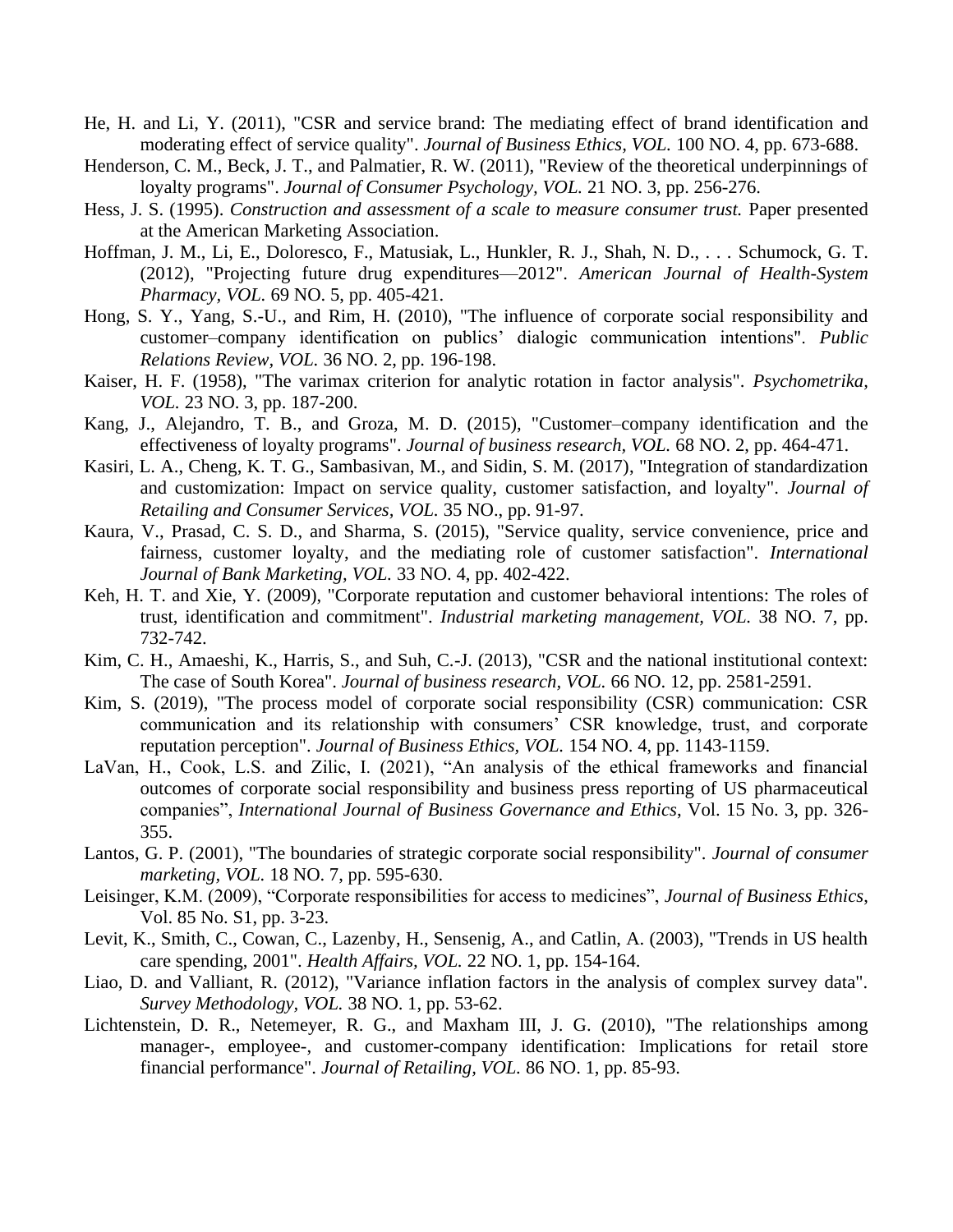- Lima, T. d. M., Aguiar, P., and Storpirtis, S. (2018), "Evaluation of quality indicator instruments for pharmaceutical care services: A systematic review and psychometric properties analysis". *Research in Social and Administrative Pharmacy, VOL.* 14 NO. 5, pp. 405-412.
- Luu, D.T. (2020), "The effect of internal corporate social responsibility practices on pharmaceutical firm's performance through employee intrapreneurial behaviour", *Journal of Organizational Change Management*, Vol. 33 No. 7, pp. 1375-1400.
- Maignan, I. and Ralston, D. (2002), "Corporate social responsibility in Europe and the US: Insights from businesses' self-presentations. *Journal of International Business Studies*"*.* VOL. 33 NO. 3, pp. 497–514.
- Maignan, I. and Ferrell, O. (2004), "Corporate social responsibility and marketing: An integrative framework". *Journal of the Academy of Marketing science, VOL.* 32 NO. 1, pp. 3-19.
- Martinez-Conesa, I., Soto-Acosta, P., and Palacios-Manzano, M. (2017), "Corporate social responsibility and its effect on innovation and firm performance: An empirical research in SMEs". *Journal of cleaner production, VOL.* 142 NO., pp. 2374-2383.
- Martínez, P. and Del Bosque, I. R. (2013), "CSR and customer loyalty: The roles of trust, customer identification with the company and satisfaction". *International Journal of Hospitality Management, VOL.* 35 NO., pp. 89-99.
- Mehralian, G. and Shabaninejad, H. (2014a), "The importance of competitiveness in new internationalized and competitive environment of pharmaceutical industry", Iranian Journal of Pharmaceutical Research, Vol. 13No. 2, pp. 351-352.
- Mehralian, G., Rangchian, M. and Rasekh, H.R. (2014b), "Clients priorities and satisfaction with community pharmacies: the case of Tehran", International Journal of Clinical Pharmacy, Vol. 36 No. 4, pp. 707-715.
- Mehralian, G., Nazari, J. A., Akhavan, P., and Rasekh, H. R. (2014c), "Exploring the relationship between the knowledge creation process and intellectual capital in the pharmaceutical industry". *The learning organization, VOL.* 21 NO. 4, pp. 258-273.
- Mehralian, G., Nazari, J. A., Zarei, L., and Rasekh, H. R. (2016), "The effects of corporate social responsibility on organizational performance in the Iranian pharmaceutical industry: The mediating role of TQM". *Journal of cleaner production, VOL.* 135 NO., pp. 689-698.
- Mehralian, G., Moosivand, A., Emadi, S. and Asgharian, R. (2015), "Developing a coordination framework for pharmaceutical supply chain: using analytical hierarchy process", International Journal of Logistics Systems and Management, Vol. 26 No. 3, pp. 277-293.
- Morgan, R. and Hunt, S. (1994), "The Relationship Commitment-Trust Theory". *Journal of marketing, VOL.* 58 NO. 3, pp. 20-38.
- Nagel, T. (1978), "*The possibility of altruism"*, Princeton University Press.
- Perepelkin, J. and Zhang, D. (2011), "Brand personality and Brandpersonality and pharmacies". *International Journal of Pharmaceutical and Healthcare Marketing, VOL.* 5 NO. 3, pp. 175-193.
- Pérez, A. and Del Bosque, I. R. (2015), "Corporate social responsibility and customer loyalty: exploring the role of identification, satisfaction and type of company". *Journal of Services Marketing, VOL.* 29 NO. 1, pp. 15-24.
- Perrini, F., Russo, A., and Tencati, A. (2007), "CSR strategies of SMEs and large firms. Evidence from Italy". *Journal of Business Ethics, VOL.* 74 NO. 3, pp. 285-300.
- Podsakoff, P. M., MacKenzie, S. B., Lee, J.-Y., and Podsakoff, N. P. (2003), "Common method biases in behavioral research: A critical review of the literature and recommended remedies". *Journal of applied psychology, VOL.* 88 NO. 5, pp. 879.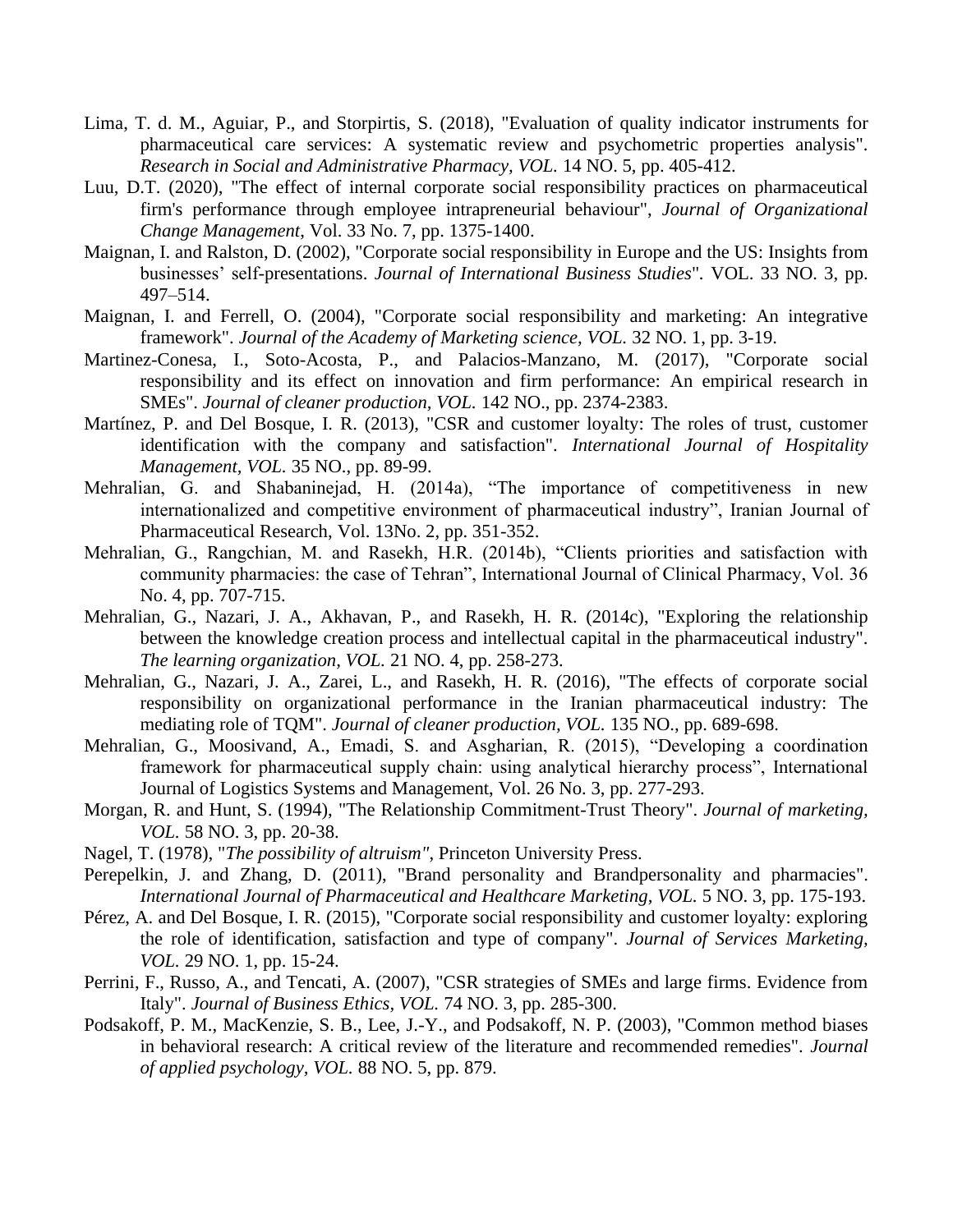- Reichheld, F. F. and Schefter, P. (2000), "E-loyalty: your secret weapon on the web". *Harvard business review, VOL.* 78 NO. 4, pp. 105-113.
- Roediger, H. L., Watson, J. M., McDermott, K. B., and Gallo, D. A. (2001), "Factors that determine false recall: A multiple regression analysis". *Psychonomic bulletin & review, VOL.* 8 NO. 3, pp. 385-407.
- Russo, A. and Tencati, A. (2009), "Formal vs. informal CSR strategies: Evidence from Italian micro, small, medium-sized, and large firms". *Journal of Business Ethics, VOL.* 85 NO. 2, pp. 339-353.
- Sahlin-Andersson, K. (2006), "Corporate social responsibility: a trend and a movement, but of what and for what?". *Corporate Governance: The international journal of business in society, VOL.* 6 NO. 5, pp. 595-608.
- Salton, R. and Jones, S. (2015), "The corporate social responsibility reports of global pharmaceutical firms". *British Journal of Healthcare Management, VOL.* 21 NO. 1, pp. 21-25.
- Sharma, A., Borah, S. B., and Moses, A. C. (2020), "Responses to COVID-19: The role of governance, healthcare infrastructure, and learning from past pandemics". *Journal of business research, VOL.*  122 NO. 102, pp. 597-607.
- Sharp, B. and Sharp, A. (1997), "Loyalty programs and their impact on repeat-purchase loyalty patterns". *International journal of Research in Marketing, VOL.* 14 NO. 5, pp. 473-486.
- Shi, Y., Prentice, C., and He, W. (2014), "Linking service quality, customer satisfaction and loyalty in casinos, does membership matter?". *International Journal of Hospitality Management, VOL.* 40 NO., pp. 81-91.
- Sirdeshmukh, D., Singh, J., and Sabol, B. (2002), "Consumer trust, value, and loyalty in relational exchanges". *Journal of marketing, VOL.* 66 NO. 1, pp. 15-37.
- Sobel, M. E. (1982), "Asymptotic confidence intervals for indirect effects in structural equation models". *Sociological methodology, VOL.* 13 NO., pp. 290-312.
- Stokburger-Sauer, N., Ratneshwar, S., and Sen, S. (2012), "Drivers of consumer–brand identification". *International journal of Research in Marketing, VOL.* 29 NO. 4, pp. 406-418.
- Tajfel, H. (1974), "Social identity and intergroup behaviour". *Information (International Social Science Council), VOL.* 13 NO. 2, pp. 65-93.
- Valmohammadi, C. (2011), "The impact of TQM implementation on the organizational performance of Iranian manufacturing SMEs". *The TQM journal, VOL.* 23 NO. 5, pp. 509-496.
- Vlachos, P. A., Tsamakos, A., Vrechopoulos, A. P., and Avramidis, P. K. (2009), "Corporate social responsibility: attributions, loyalty, and the mediating role of trust". *Journal of the Academy of Marketing science, VOL.* 37 NO. 2, pp. 170-180.
- Wei, L.-Q. and Lau, C.-M. (2010), "High performance work systems and performance: The role of adaptive capability". *Human Relations, VOL.* 63 NO. 10, pp. 1487-1511.
- Wood, D. J. (2010), "Measuring corporate social performance: A review". *International journal of management reviews, VOL.* 12 NO. 1, pp. 50-84.
- Yin, J. and Jamali, D. (2016), "Strategic corporate social responsibility of multinational companies subsidiaries in emerging markets: Evidence from China". *Long Range Planning, VOL.* 49 NO. 5, pp. 541-558.
- Yousefi, N., Mehralian, G., Rasekh, H.R. and Yousef, M. (2017),"New product development in the pharmaceutical industry: Evidence from a generic market," Iranian Journal of Pharmaceutical Research, vol. 16, no. 2, pp. 831–843, 2017.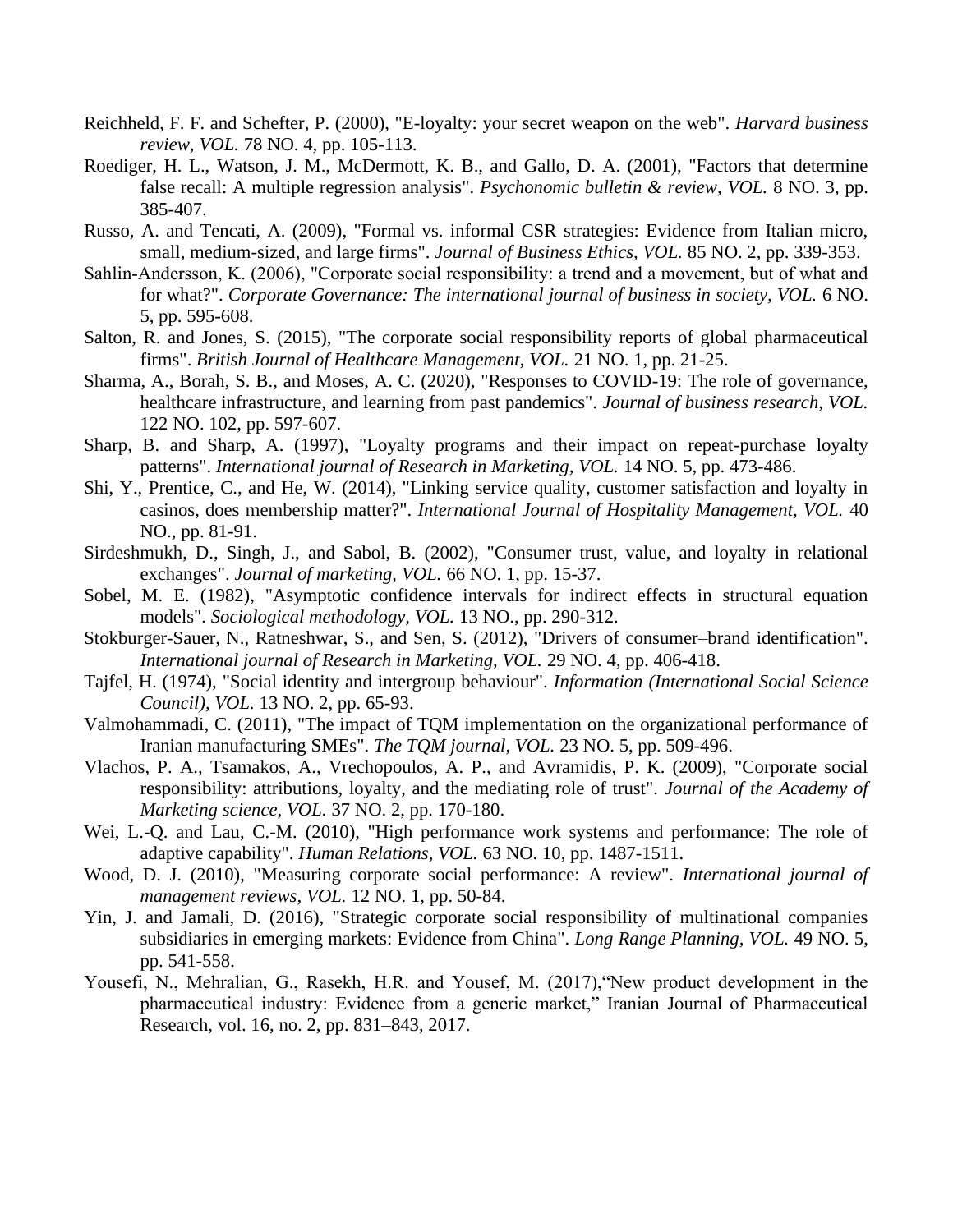| <b>Variables</b>                |                   | <b>Measurement Items</b>                                                                                                                                                                 | Factor<br>loading | <b>AVE</b> | Cronbach's<br>alpha | t-value |
|---------------------------------|-------------------|------------------------------------------------------------------------------------------------------------------------------------------------------------------------------------------|-------------------|------------|---------------------|---------|
|                                 |                   | Help solving social problems (such as Covid-19,<br>addiction, and microbial resistance)                                                                                                  | 0.76              |            | 0.74                | 2.59    |
|                                 | <b>Society</b>    | allocate financial resources to cultural as well as social<br>events                                                                                                                     | 0.63              |            |                     |         |
|                                 |                   | Help increasing health literacy within the society                                                                                                                                       | 0.76              |            |                     |         |
|                                 |                   | Preserving the environment (through the management of                                                                                                                                    | 0.52              | 0.58       |                     |         |
|                                 |                   | medicines and nylon waste)                                                                                                                                                               |                   |            |                     |         |
|                                 |                   | Donates a portion of social budget or spends it on social<br>projects to improve the conditions of the most deprived<br>groups in the community (donating face-Mask and<br>disinfectant) | 0.76              |            |                     |         |
|                                 |                   | Low rate of workforce turnover shows job security                                                                                                                                        | 0.77              |            | 0.81                | 4.58    |
| Corporate Social Responsibility | <b>Employee</b>   | Paying attention to the safety and health of pharmacy<br>staff                                                                                                                           | 0.75              |            |                     |         |
|                                 |                   | Shows fair treatment toward its workforce (with no<br>discriminations or abuses)                                                                                                         | 0.83              | 0.52       |                     |         |
|                                 |                   | Provides its workforce with training as well as<br>0.53<br>professional opportunities                                                                                                    |                   |            |                     |         |
|                                 |                   | Warmth and cheerful climate of the pharmacy                                                                                                                                              |                   |            |                     |         |
|                                 | <b>Customer</b>   | Treats its customers honestly                                                                                                                                                            | 0.73              |            | 0.79                | 7.51    |
|                                 |                   | Respecting secrecy when dealing with customers                                                                                                                                           | 0.62              |            |                     |         |
|                                 |                   | Providing customers and patients complete information                                                                                                                                    | 0.51              |            |                     |         |
|                                 |                   | Properly recognize and consider customers ' concerns                                                                                                                                     | 0.58              |            |                     |         |
|                                 |                   | Taking ethical principles when dealing with customers                                                                                                                                    | 0.82              | 0.59       |                     |         |
|                                 |                   | Takes satisfaction of the customers into account to                                                                                                                                      | 0.59              |            |                     |         |
|                                 |                   | promote marketing of the products or services<br>Devises processes through which the customers'                                                                                          |                   |            |                     |         |
|                                 |                   | complaints are addressed                                                                                                                                                                 | 0.54              |            |                     |         |
|                                 |                   | Having mutual friendship and respect with my pharmacy                                                                                                                                    | 0.81              |            |                     |         |
|                                 | <b>Customers-</b> | My pharmacy matches my personal traits                                                                                                                                                   | 0.76              |            |                     |         |
|                                 | Pharmacv          | I am satisfied with being a customer of my pharmacy                                                                                                                                      | 0.82              | 0.56       | 0.73                | 14.19   |
|                                 | Identification    | I feel closely linked to my pharmacy                                                                                                                                                     | 0.78              |            |                     |         |
|                                 |                   | Telling other people about being a customer of this<br>pharmacy                                                                                                                          | 0.55              |            |                     |         |
|                                 |                   | Looking to improve pharmacy's response to customers'                                                                                                                                     | 0.54              |            |                     |         |
| <b>Customer Trust</b>           | Altruism          | needs                                                                                                                                                                                    |                   |            | 0.84                | 13.97   |
|                                 |                   | Considering customers interests when problems arise                                                                                                                                      | 0.58              |            |                     |         |
|                                 |                   | Making sacrifices for customers in the past                                                                                                                                              | 0.62              |            |                     |         |
|                                 | Honesty           | Protecting customers' right of choice                                                                                                                                                    | 0.68              |            |                     |         |
|                                 |                   | Being sincere with consumers                                                                                                                                                             | 0.71              | 0.66       |                     |         |
|                                 |                   | Bing honest in dealing with customers and not making                                                                                                                                     | 0.74              |            | 13.62               |         |
|                                 |                   | false claims                                                                                                                                                                             |                   |            |                     |         |
|                                 |                   | Being honest about the problems such as delays                                                                                                                                           | 0.72              |            |                     |         |
|                                 | Reliability       | Trust in the quality of this pharmacy's products                                                                                                                                         | 0.59              |            |                     | 13.75   |

**Table 1** Measurements items and scale reliability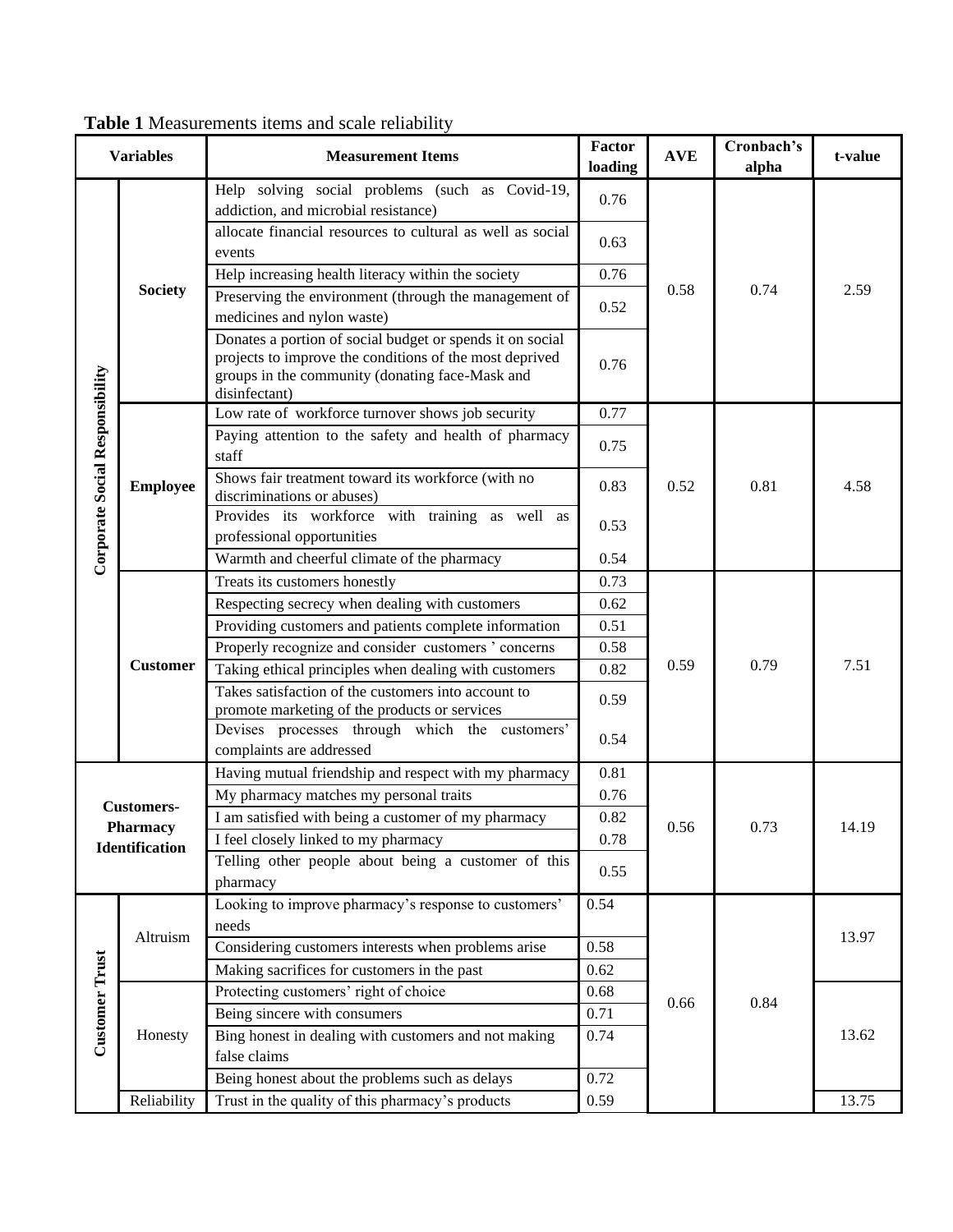|  |                            | Being consistent in terms of pharmacy's policies                                                 | 0.81 |      |      |       |
|--|----------------------------|--------------------------------------------------------------------------------------------------|------|------|------|-------|
|  |                            | Having a suitable guarantee in case of products' defects                                         | 0.79 |      |      |       |
|  |                            | Making reliable promises to the pharmacy's customers                                             | 0.56 |      |      |       |
|  |                            | Recommending this pharmacy to others                                                             | 0.78 |      |      |       |
|  |                            | Repurchasing from this pharmacy at future                                                        |      |      |      |       |
|  | <b>Customer</b><br>Loyalty | Collaborating with this pharmacy as much as possible in<br>receiving services and goods          |      | 0.59 | 0.76 | 10.67 |
|  |                            | Positive attitude to the quality of the pharmacy services<br>in comparison with other pharmacies | 0.68 |      |      |       |

**Table 2** Means, SD, and correlation Matrix

|                | <b>Variables</b>           | <b>Mean</b> | <b>SD</b> | $\mathbf{1}$ | $\boldsymbol{2}$ | 3            | $\overline{\mathbf{4}}$ | 5            | 6            | 7 |
|----------------|----------------------------|-------------|-----------|--------------|------------------|--------------|-------------------------|--------------|--------------|---|
| $\mathbf{1}$   | Age                        | 37.51       | 14.75     | $\mathbf{1}$ |                  |              |                         |              |              |   |
| $\overline{2}$ | <b>Education</b>           | 2.2         | 0.91      | $0.36*$      | $\mathbf{1}$     |              |                         |              |              |   |
| $\overline{3}$ | The number<br>of visits    | 1.79        | 1.02      | $0.37*$      | $-0.06$          | $\mathbf{1}$ |                         |              |              |   |
| $\overline{4}$ | <b>CSR</b>                 | 3.35        | 0.81      | $0.16*$      | $-0.29*$         | $0.20*$      | $\mathbf{1}$            |              |              |   |
| 5              | <b>CCI</b>                 | 3.31        | 0.98      | $0.16*$      | $-0.28*$         | $0.22*$      | $0.57*$                 | $\mathbf{1}$ |              |   |
| 6              | <b>Customer</b><br>trust   | 3.65        | 0.52      | 0.02         | $-0.05$          | $-0.02$      | $0.53*$                 | $0.47*$      | $\mathbf{1}$ |   |
| $\overline{7}$ | <b>Customer</b><br>loyalty | 3.28        | 1.01      | $0.17*$      | $-0.01$          | $0.23*$      | $0.59*$                 | $0.54*$      | $0.58*$      |   |

\*. P <0.01 (2-tailed) was considered as the level of significance.